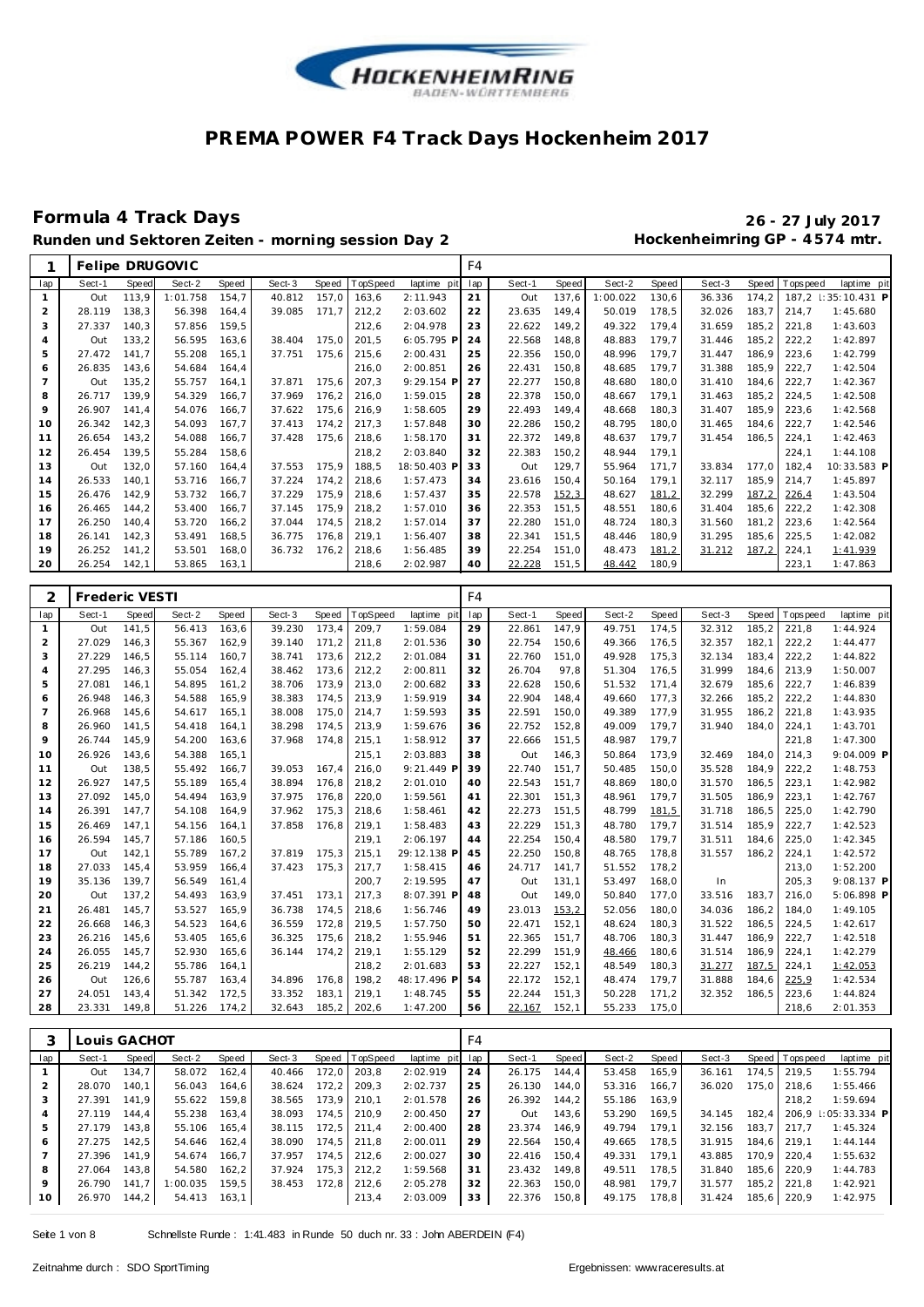

| Runden und Sektoren Zeiten - morning session Day 2 | Hockenheimring GP - 4574 mtr. |  |
|----------------------------------------------------|-------------------------------|--|
|                                                    |                               |  |

| 11 | Out    | 143.6 | 55.061 | 164.6 | 57.646 | 171.2 | 214.7       | $9:15.803$ P | 34 | 23.107 | 149.2 | 49.138 | 179.4  | 32.175 | 180.9 | 220.4 | 1:44.420    |
|----|--------|-------|--------|-------|--------|-------|-------------|--------------|----|--------|-------|--------|--------|--------|-------|-------|-------------|
| 12 | 27.363 | 144.4 | 55.605 | 163.9 | 39.043 | 172.8 | 216.9       | 2:02.011     | 35 | 22.617 | 149.4 | 48.917 | 180.0  | 31.542 | 186.5 | 223.1 | 1:43.076    |
| 13 | 27.065 | 143.6 | 54.282 | 166.4 | 37.878 | 176.8 | 216.0       | 1:59.225     | 36 | 22.310 | 148,8 | 49.132 | 178,2  | 31.808 | 185.9 | 222,7 | 1:43.250    |
| 14 | 26.991 | 144.6 | 54.162 | 166.4 | 37.730 | 176.8 | 216.4       | 1:58.883     | 37 | 22.341 | 149.6 | 48.949 | 179.7  |        |       | 224,5 | 1:45.892    |
| 15 | 26.826 | 145.6 | 53.989 | 167.4 | 37.694 | 174.5 | 217.7       | 1:58.509     | 38 | Out    | 141.4 | 52.546 | 172.2  | 34.526 | 181.2 | 212.6 | 18:08.854 F |
| 16 | 27.122 | 144.8 | 56.390 | 164.1 |        |       | 220.4       | 2:06.028     | 39 | 22.975 | 150.8 | 50.783 | 178.8  | 31.866 | 186.9 | 191.2 | 1:45.624    |
| 17 | Out    | 143.2 | 54.074 | 166.4 | 38.337 | 172.2 | 217.7       | 30:22.156 P  | 40 | 22.401 | 151.0 | 48.865 | 180.3  | 31.517 | 187,2 | 223.6 | 1:42.783    |
| 18 | 26.860 | 143.4 | 54.844 | 161.7 |        |       | 217.7       | 2:04.215     | 41 | 22.427 | 150.2 | 48.871 | 179.7  | 31.583 | 186.5 | 221.3 | 1:42.881    |
| 19 | Out    | 142.9 | 53.897 | 164.9 | 37.539 | 176.2 | 218.2       | $9:16.741$ P | 42 | 22.283 | 150.4 | 48.788 | 180.3  | 31.405 | 183.1 | 221.8 | 1:42.476    |
| 20 | 26.382 | 145.0 | 53.361 | 167.7 | 36.877 | 175.6 | 217.7       | 1:56.620     | 43 | 22.356 | 151,3 | 48.703 | 180,9  | 31.394 | 185.9 | 223.6 | 1:42.453    |
| 21 | 26.247 | 144.2 | 54.081 | 166.9 | 37.185 | 171.2 | 218.6       | 1:57.513     | 44 | 22.221 | 150.8 | 48.800 | 179.4  | 31.305 | 185.9 | 223.6 | 1:42.326    |
| 22 | 26.924 | 142.7 | 53.435 | 167.4 | 36.441 | 173.9 | 221.3       | 1:56.800     | 45 | 22.240 | 150.4 | 48.544 | 180,9  | 31.532 | 185.9 | 222.7 | 1:42.316    |
| 23 | 26.344 | 144,2 | 53.609 | 166,9 | 36.231 |       | 175,9 218,2 | 1:56.184     | 46 | 22.197 | 150,4 | 48.766 | 180, 3 |        |       | 220,9 | 1:46.240    |
|    |        |       |        |       |        |       |             |              |    |        |       |        |        |        |       |       |             |

| 4   | <b>FLO</b> |              |          |       |        |       |          |             | F <sub>4</sub> |        |       |        |       |        |       |            |             |
|-----|------------|--------------|----------|-------|--------|-------|----------|-------------|----------------|--------|-------|--------|-------|--------|-------|------------|-------------|
| lap | Sect-1     | <b>Speed</b> | Sect-2   | Speed | Sect-3 | Speed | TopSpeed | laptime pit | lap            | Sect-1 | Speed | Sect-2 | Speed | Sect-3 | Speed | T ops peed | laptime pit |
|     | Out        | 113,1        | 1:01.608 | 159,1 | 40.929 | 171,2 | 172,2    | 2:11.006    | 21             | Out    | 134.0 | 57.394 | 141,7 | 35.514 | 179,7 | 158,6      | 54:22.434 P |
| 2   | 27.698     | 135,8        | 56.232   | 163,1 |        |       | 211,4    | 2:04.842    | 22             | 23.716 | 150.0 | 50.960 | 173,1 | 32.561 | 184,3 | 210.9      | 1:47.237    |
| 3   | Out        | 133,8        | 56.427   | 165,6 | 39.177 | 173,4 | 206,9    | 7:17.105 P  | 23             | 22.807 | 149,8 | 49.400 | 178,5 | 31.774 | 184,6 | 220.0      | 1:43.981    |
| 4   | 27.562     | 138,1        | 55.231   | 164.6 | 38.467 | 175,0 | 213,0    | 2:01.260    | 24             | 22.592 | 151,5 | 48.979 | 180,9 | 31.572 | 185,6 | 221,8      | 1:43.143    |
| 5   | 27.124     | 139.7        | 55.288   | 165,9 | 38.536 | 175.0 | 212,6    | 2:00.948    | 25             | 22.351 | 151.7 | 48.669 | 181,2 | 31.410 | 186,9 | 221,3      | 1:42.430    |
| 6   | 26.939     | 142,1        | 54.940   | 165,6 |        |       | 213,0    | 2:03.993    | 26             | 22.335 | 151.7 | 48.597 | 181,5 | 32.270 | 180,3 | 221,8      | 1:43.202    |
|     | Out        | 125,4        | 58.776   | 164.6 | 38.733 | 175,0 | 176,2    | 9:00.018 P  | 27             | 22.456 | 151.0 | 48.737 | 180.9 | 31.421 | 186,2 | 221,8      | 1:42.614    |
| 8   | 28.806     | 142,5        | 58.676   | 165,4 | 38.527 | 175,0 | 152,1    | 2:06.009    | 28             | 22.295 | 151.3 | 49.077 | 180.0 | 31.447 | 186,9 | 223,1      | 1:42.819    |
| 9   | 27.113     | 139,0        | 55.103   | 166.2 | 38.468 | 175,6 | 213,4    | 2:00.684    | 29             | 22.254 | 151,7 | 48.729 | 180,6 | 31.421 | 185,9 | 222,2      | 1:42.404    |
| 10  | 26.868     | 142,5        | 54.993   | 166.7 | 37.967 | 175,6 | 216,0    | 1:59.828    | 30             | 22.303 | 151,3 | 48.586 | 180,6 | 31.225 | 186,9 | 221,8      | 1:42.114    |
| 11  | 26.952     | 142,1        | 54.761   | 165.6 | 38.862 | 175,3 | 215,6    | 2:00.575    | 31             | 22.196 | 151,9 | 48.520 | 180,6 | 31.337 | 187,2 | 222,2      | 1:42.053    |
| 12  | 26.941     | 141,7        | 56.221   | 162,9 |        |       | 216,0    | 2:04.893    | 32             | 22.255 | 151,3 | 58.957 | 159.8 | 32.176 | 186,2 | 220,9      | 1:53.388    |
| 13  | Out        | 126,3        | 56.960   | 161.4 | In     |       | 213,4    | 13:59.073 P | 33             | 22.291 | 150,4 | 48.582 | 180.6 | 31.335 | 186,5 | 223.1      | 1:42.208    |
| 14  | Out        | 135,3        | 55.509   | 161.7 | 38.010 | 174,5 | 216.4    | 33:41.804 P | 34             | 22.261 | 151.0 | 48.527 | 179.7 | 31.372 | 185,9 | 222,7      | 1:42.160    |
| 15  | 26.808     | 146,1        | 54.059   | 165,4 | 36.697 | 176,8 | 217,3    | 1:57.564    | 35             | 22.432 | 151,5 | 48.795 | 179,7 |        |       | 223,6      | 1:43.774    |
| 16  | 26.520     | 147,1        | 53.253   | 167.4 | 36.258 | 177,3 | 219,5    | 1:56.031    | 36             | Out    | 145,2 | 51.255 | 172,0 | 35.065 | 185,9 | 212,2      | 25:33.734 P |
| 17  | 26.141     | 145,6        | 52.936   | 168,0 | 35.812 | 178,5 | 219,5    | 1:54.889    | 37             | 22.837 | 150,2 | 48.993 | 179.4 | 31.806 | 184,6 | 223,1      | 1:43.636    |
| 18  | 25.859     | 144,8        | 53.321   | 168,5 | 35.767 | 178,8 | 218,6    | 1:54.947    | 38             | 22.463 | 150,2 | 48.621 | 180,6 | 31.489 | 186.2 | 222,2      | 1:42.573    |
| 19  | 25.737     | 144,6        | 53.066   | 167.4 | 35.629 | 177,9 | 218,2    | 1:54.432    | 39             | 22.212 | 151.3 | 48.510 | 181,8 |        |       | 222,7      | 1:47.410    |
| 20  | 26.178     | 144,8        | 53.211   | 167,7 |        |       | 218,2    | 1:56.212    | 40             |        |       |        |       |        |       |            |             |

| 5              | <b>ZEN</b> |       |          |       |        |              |          |                      | F4  |        |              |        |       |        |       |            |              |
|----------------|------------|-------|----------|-------|--------|--------------|----------|----------------------|-----|--------|--------------|--------|-------|--------|-------|------------|--------------|
| lap            | Sect-1     | Speed | Sect-2   | Speed | Sect-3 | <b>Speed</b> | TopSpeed | laptime pit          | lap | Sect-1 | <b>Speed</b> | Sect-2 | Speed | Sect-3 | Speed | T ops peed | laptime pit  |
| 1              | Out        | 120,3 | 1:06.940 | 132.7 | 43.173 | 168.5        | 131,2    | 2:17.386             | 26  | 22.828 | 150.6        | 48.856 | 179.7 | 31.720 | 186.5 | 224.5      | 1:43.404     |
| $\overline{2}$ | 28.188     | 144.2 | 56.602   | 166.7 |        |              | 215,1    | 2:21.823             | 27  | 23.468 | 150.4        | 51.687 | 179.1 | 31.745 | 186.2 | 224.1      | 1:46.900     |
| 3              | Out        | 130.0 | 1:02.234 | 166.9 | 40.577 | 176.2        | 175,3    | 5:07.435 P           | 28  | 22.356 | 150.8        | 48.648 | 181.5 | 31.542 | 188.2 | 224.5      | 1:42.546     |
| $\overline{4}$ | 27.246     | 145.9 | 54.795   | 168.0 | 38.603 | 177.9        | 215,1    | 2:00.644             | 29  | 25.104 | 129.3        | 56.566 | 137.6 | 33.885 | 186.2 | 201.1      | 1:55.555     |
| 5              | 27.358     | 145.4 | 54.817   | 166.4 |        |              | 217,3    | 2:06.156             | 30  | 22.377 | 150.2        | 48.667 | 181.2 | 31.604 | 186.9 | 224.5      | 1:42.648     |
| 6              | Out        | 138.8 | 1:07.122 | 105.4 | 57.972 | 175.0        | 190.8    | 9:18.682 P           | 31  | 22.426 | 151.0        | 54.041 | 179.7 |        |       | 223,1      | 1:49.884     |
| $\overline{7}$ | 27.247     | 145.6 | 55.019   | 165.9 | 38.192 | 176.2        | 217,3    | 2:00.458             | 32  | Out    | 139.7        | 59.867 | 87.2  | 35.515 | 182.1 | 174.8      | $8:00.059$ P |
| 8              | 27.037     | 146.5 | 54.615   | 154.7 | 38.293 | 178.8        | 217,7    | 1:59.945             | 33  | 24.874 | 151.0        | 55.203 | 175.9 | 34.261 | 187.2 | 214.3      | 1:54.338     |
| 9              | 27.082     | 146.1 | 54.345   | 168.2 | 37.944 | 179.1        | 219,5    | 1:59.371             | 34  | 22.379 | 151.0        | 50.229 | 153,2 | 32.455 | 187.8 | 225,5      | 1:45.063     |
| 10             | 26.846     | 146.7 | 54.489   | 166.7 | 37.868 | 179.4        | 219,5    | 1:59.203             | 35  | 22.902 | 150,4        | 57.885 | 180,6 | 32.131 | 187,8 | 224,5      | 1:52.918     |
| 11             | 33.484     | 113.6 | 56.137   | 167.4 |        |              | 217.7    | 2:14.592             | 36  | 22.405 | 151.0        | 49.894 | 176.5 | 31.841 | 186.9 | 225.9      | 1:44.140     |
| 12             | Out        | 127.8 | 1:03.427 | 163.6 | 39.499 | 177.0        | 175.6    | 12:59.319 P          | 37  | 22.552 | 150.4        | 48.561 | 180.3 | 31.477 | 187.2 | 225.5      | 1:42.590     |
| 13             | 27.261     | 147.5 | 55.057   | 166,2 | 38.203 | 177.9        | 219,5    | 2:00.521             | 38  | 22.225 | 150.8        | 48.578 | 180.6 | 31.486 | 186.9 | 226,9      | 1:42.289     |
| 14             | 26.964     | 146.9 | 54.129   | 169.3 | 37.540 | 178.5        | 220,9    | 1:58.633             | 39  | 22.209 | 151.3        | 48.554 | 180.9 | 40.355 | 187.2 | 226.4      | 1:51.118     |
| 15             | 26.654     | 146,3 | 1:03.140 | 130.1 | 39.672 | 174,2        | 221,8    | 2:09.466             | 40  | 22.305 | 151,3        | 48.498 | 177,0 | 31.423 | 187.8 | 226,4      | 1:42.226     |
| 16             | 26.661     | 146,5 | 53.955   | 168,8 | 37.217 | 178,5        | 219,5    | 1:57.833             | 41  | 22.219 | 151,0        | 48.355 | 180,9 | 31.242 | 187,2 | 225,5      | 1:41.816     |
| 17             | 35.200     | 146,9 | 54.050   | 168,0 | 37.403 | 179,1        | 219,1    | 2:06.653             | 42  | 22.290 | 151,9        | 48.568 | 181,8 |        |       | 226,9      | 1:43.415     |
| 18             | 26.717     | 147.9 | 53.632   | 168.2 | 37.247 | 177.9        | 219,1    | 1:57.596             | 43  | Out    | 129,5        | 55.717 | 173.6 | 33.198 | 182.4 | 187.8      | $9:07.369$ P |
| 19             | 26.737     | 147.1 | 53.473   | 168.5 | 37.140 | 179.1        | 220,4    | 1:57.350             | 44  | 23.087 | 150.6        | 49.405 | 177.3 | 31.506 | 188.5 | 216.9      | 1:43.998     |
| 20             | 26.487     | 147.1 | 53.473   | 169.0 | 37.058 | 177.6        | 221.3    | 1:57.018             | 45  | 22.197 | 152,5        | 50.246 | 180.6 | 31.501 | 188.5 | 227.4      | 1:43.944     |
| 21             | 26.387     | 147.9 | 53.405   | 167.7 |        |              | 220,9    | 5:07.078             | 46  | 22.138 | 151.5        | 48.505 | 181.5 | 31.305 | 188.2 | 224,5      | 1:41.948     |
| 22             | Out        | 131,5 | 1:00.378 | 152,1 | 35.257 | 178.8        | 163,4    | $\vdots$ 11:20.937 P | 47  | 23.891 | 145.9        | 49.334 | 181,2 | 31.766 | 189,1 | 225,0      | 1:44.991     |
| 23             | 23.694     | 149.2 | 50.197   | 175,0 | 32.619 | 184,3        | 213,4    | 1:46.510             | 48  | 22.170 | 151,0        | 48.271 | 181,8 | 31.159 | 188,2 | 226,9      | 1:41.600     |
| 24             | 22.830     | 150,8 | 49.294   | 177,0 | 32.101 | 187,2        | 223,1    | 1:44.225             | 49  | 22.112 | 151,5        | 48.174 | 182,4 | 40.201 | 187,2 | 226,9      | 1:50.487     |
| 25             | 22.844     | 151.5 | 59.848   | 174,8 | 35.865 | 183.4        | 229,8    | 1:58.557             | 50  | 22.094 | 151.0        | 48.284 | 182,1 |        |       | 225,5      | 1:47.840     |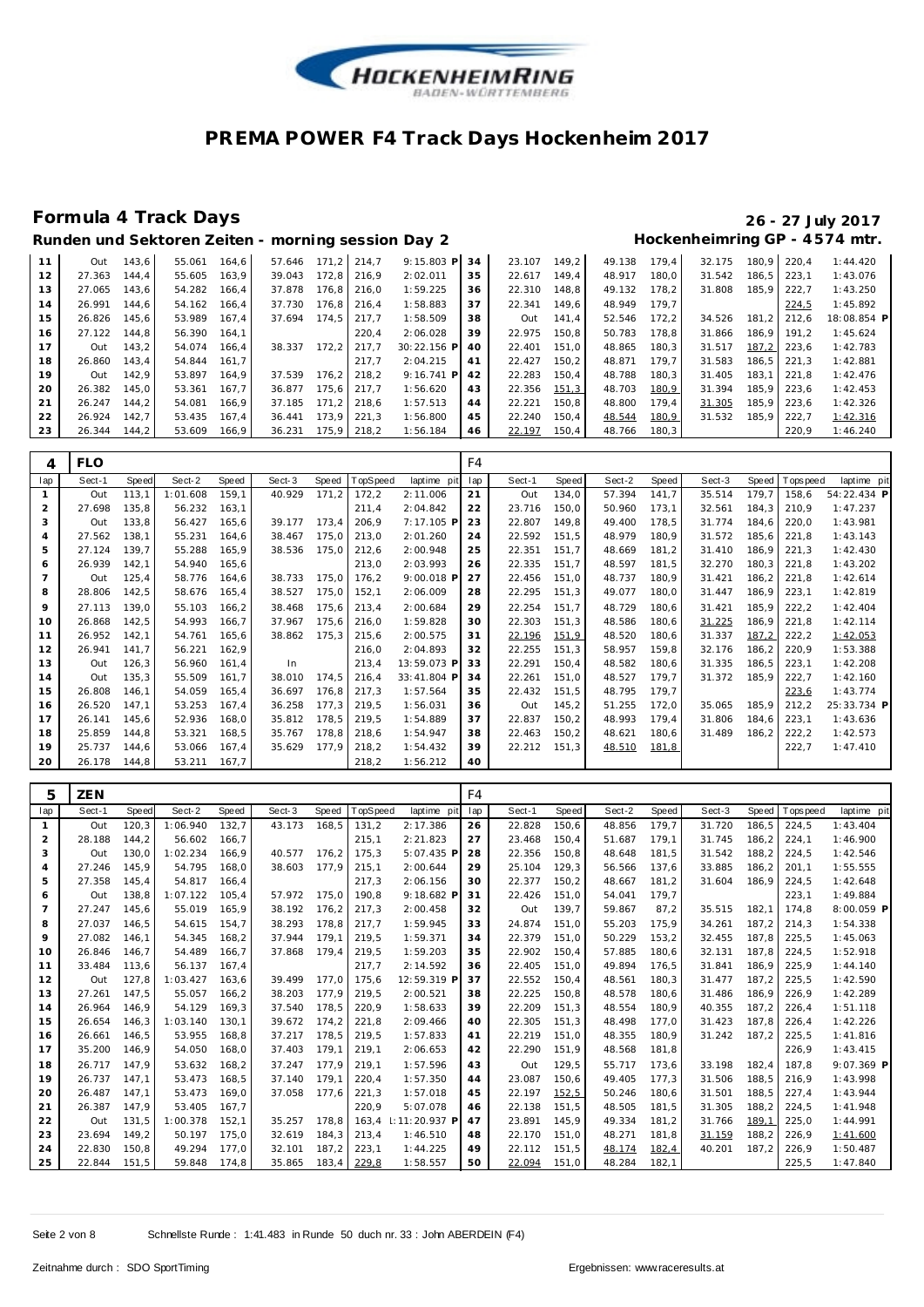

### **Formula 4 Track Days 26 - 27 July 2017**

### Runden und Sektoren Zeiten - morning session Day 2 **Hockenheimring GP** - 4574 mtr.

| lap                            | <b>BEL</b>    |                |                    |                |                  |                |                 |                      | F <sub>4</sub> |                  |                |                  |                |                  |                |                |                        |
|--------------------------------|---------------|----------------|--------------------|----------------|------------------|----------------|-----------------|----------------------|----------------|------------------|----------------|------------------|----------------|------------------|----------------|----------------|------------------------|
|                                | Sect-1        | Speed          | Sect-2             | Speed          | Sect-3           | Speed          | TopSpeed        | laptime pi           | lap            | Sect-1           | Speed          | Sect-2           | Speed          | Sect-3           | Speed          | T ops pee d    | laptime<br>pit         |
| $\mathbf{1}$                   | Out           | 112,4          | 1:03.401           | 154,5          | 46.977           | 165,4          | 202,2           | 2:20.644             | 24             | 22.861           | 150,2          | 49.702           | 177,0          | 32.493           | 184,6          | 220,9          | 1:45.056               |
| $\overline{c}$                 | 29.514        | 128,1          | 57.984             | 158,6          | 41.034           | 172,8          | 212,6           | 2:08.532             | 25             | 22.939           | 151,5          | 50.578           | 175,0          | 36.349           | 168,0          | 190.5          | 1:49.866               |
| 3                              | 28.734        | 131,7          | 57.291             | 159,3          |                  |                | 213,9           | 2:13.956             | 26             | 23.874           | 147,5          | 49.819           | 175,9          | 32.493           | 184,6          | 221,3          | 1:46.186               |
| $\overline{4}$                 | Out           | 120,8          | 1:04.310           | 152,5          | 42.257           | 171,2          | 212,2           | 4:17.832 F           | 27             | 22.858           | 150,8          | 49.315           | 179,4          | 32.384           | 184,6          | 221,8          | 1:44.557               |
| 5                              | 28.379        | 128,3          | 59.137             | 158,6          |                  |                | 213,0           | 2:13.858             | 28             | 23.120           | 150,4          | 49.577           | 180,0          | 48.693           | 164,1          | 221,3          | 2:01.390               |
| 6<br>$\overline{7}$            | Out<br>28.007 | 130,1          | 57.369<br>1:02.954 | 159,1<br>159,3 | 41.598<br>40.801 | 173,1          | 212,6<br>214,7  | 8:43.283 P           | 29             | 24.504<br>Out    | 150,0<br>148,1 | 50.055<br>50.960 | 177,3<br>174,5 | 33.088           |                | 215,6<br>220,9 | 1:49.236<br>9:45.819 P |
| 8                              | 28.136        | 138,6<br>131,9 | 1:01.575           | 157,4          | 40.880           | 173,4<br>173,4 | 214,3           | 2:11.762<br>2:10.591 | 30<br>31       | 23.101           | 151,5          | 49.436           | 178,2          | 32.460           | 184,3<br>185,2 | 222,2          | 1:44.997               |
| 9                              | 28.606        | 135,0          | 59.040             | 159,5          | 40.651           | 173,9          | 215,1           | 2:08.297             | 32             | 22.630           | 149,6          | 49.499           | 177,6          | 32.369           | 183,4          | 222,7          | 1:44.498               |
| 10                             | 28.969        | 106,3          | 58.111             | 155,6          |                  |                | 216,0           | 2:09.377             | 33             | 23.038           | 147,5          | 49.591           | 178,2          | 32.243           | 185,2          | 221,8          | 1:44.872               |
| 11                             | Out           | 104,4          | 1:09.157           | 158,1          | 41.628           | 169,8          | 211,8           | 16:08.371 F          | 34             | 23.348           | 146,9          | 50.260           | 176,2          | 32.663           | 184,9          | 224,1          | 1:46.271               |
| 12                             | 28.299        | 135,7          | 56.765             | 156,1          | 40.590           | 172,2          | 218,2           | 2:05.654             | 35             | 23.082           | 148,1          | 49.889           | 178,2          | 32.261           | 184,3          | 221,8          | 1:45.232               |
| 13                             | 28.879        | 121, 2         | 56.572             | 161,9          | 40.696           | 170,9          | 219,5           | 2:06.147             | 36             | 23.137           | 150,6          | 49.463           | 177,3          | 32.286           | 184,6          | 224,1          | 1:44.886               |
| 14                             | 28.003        | 138,1          | 56.394             | 160,0          | 40.467           | 173,4          | 217,7           | 2:04.864             | 37             | 22.905           | 150,6          | 49.277           | 179,1          | 32.340           | 184,3          | 224,5          | 1:44.522               |
| 15                             | 27.863        | 140.3          | 55.711             | 161,0          | 40.297           | 173,9          | 217,7           | 2:03.871             | 38             | 22.999           | 150,8          | 49.534           | 178,8          | 32.804           | 184.3          | 223,1          | 1:45.337               |
| 16                             | 29.188        | 133,8          | 58.242             | 158,8          | 40.111           | 173,6          | 213,4           | 2:07.541             | 39             | 23.277           | 150,0          | 51.683           | 157,4          |                  |                | 224,1          | 1:50.026               |
| 17                             | 27.845        | 142,3          | 55.845             | 164,4          | 39.876           | 174,5          | 220,0           | 2:03.566             | 40             | Out              | 133,0          | 53.101           | 173,4          | 36.463           | 181,8          | 220,4          | 9:18.656 P             |
| 18                             | 27.591        | 141,2          | 55.570             | 163,1          | 39.497           | 175,3          | 219,5           | 2:02.658             | 41             | 24.271           | 151,0          | 50.442           | 174,8          | 33.212           | 185,6          | 218,6          | 1:47.925               |
| 19                             | 27.450        | 141,0          | 56.958             | 159,5          |                  |                | 219,1           | 2:10.175             | 42             | 27.029           | 131,1          | 50.354           | 179,7          | 35.326           | 172,2          | 216,4          | 1:52.709               |
| 20                             | Out           | 133,7          | 57.791             | 164,9          | 36.091           | 179,4          | 163,6           | I: 16: 11.380 F      | 43             | 24.791           | 149,6          | 50.873           | 179,7          | 32.181           | 186,5          | 213,9          | 1:47.845               |
| 21                             | 24.111        | 148,6          | 52.311             | 168,2          | 34.390           | 183,1          | 220,9           | 1:50.812             | 44             | 22.681           | 150,8          | 49.074           | 180,3          | 31.970           | 186,9          | 224,5          | 1:43.725               |
| 22                             | 23.427        | 150,0          | 51.229             | 172,0          | 33.196           | 184,9          | 222,2           | 1:47.852             | 45             | 22.776           | 151,3          | 48.974           | 178,5          | 32.094           | 186,2          | 223,6          | 1:43.844               |
| 23                             | 23.357        | 149,4          | 49.781             | 176,5          | 32.660           | 185,2          | 222,2           | 1:45.798             | 46             | 22.613           | 151,5          | 49.202           | 179,7          |                  |                | 223,1          | 1:54.217               |
|                                |               |                |                    |                |                  |                |                 |                      |                |                  |                |                  |                |                  |                |                |                        |
| 7                              | SOD           |                |                    |                |                  |                |                 |                      | F <sub>4</sub> |                  |                |                  |                |                  |                |                |                        |
| lap                            | Sect-1        | Speed          | Sect-2             | Speed          | Sect-3           | Speed          | TopSpeed        | laptime pi           | lap            | Sect-1           | Speed          | Sect-2           | Speed          | Sect-3           | Speed          | T ops pee d    | laptime pit            |
| $\mathbf{1}$                   | Out           | 127,2          | 1:02.798           | 152,3          | 44.259           | 163,1          | 171,7           | 2:14.460             | 22             | Out              | 128,7          | 56.440           | 165,9          | 37.580           | 175,6          | 216,9          | 14:07.228 P            |
|                                |               |                |                    |                |                  |                |                 |                      |                |                  |                |                  |                |                  |                |                |                        |
| $\overline{2}$                 | 29.981        | 123,1          | 59.816             | 163,1          | 40.201           | 170,3          | 172,0           | 2:09.998             | 23             | 26.666           | 145,7          | 53.933           | 167,4          | 36.883           | 175,6          | 220,9          | 1:57.482               |
| 3                              | 29.671        | 138,8          | 55.994             | 164,1          | 39.578           | 172,8          | 212,2           | 2:05.243             | 24             | 26.522           | 145,2          | 53.764           | 168,5          | 36.266           | 176,5          | 220,0          | 1:56.552               |
| $\overline{4}$                 | 27.712        | 138,6          | 55.889             | 165,6          | 39.372           | 173,9          | 210,5           | 2:02.973             | 25             | 26.356           | 145,2          | 53.522           | 168,5          | 36.089           | 176,5          | 220,9          | 1:55.967               |
| 5                              | 27.498        | 142,1          | 55.623             | 164,6          | 39.082           | 173,4          | 215,1           | 2:02.203             | 26             | 26.470           | 145,2          | 53.779           | 164,6          |                  |                | 220,9          | 2:01.677               |
| 6                              | 27.764        | 140,6          | 56.972             | 165,6          |                  |                | 209,7           | 2:10.509             | 27             | Out              | 136,4          | 52.180           | 170,6          | 32.991           | 178,8          | 215,6          | 03:07.978 P            |
| $\overline{7}$                 | Out           | 137,8          | 56.241             | 164,4          | 39.437           | 173,1          | 209,3           | 8:57.823 F           | 28             | 23.617           | 149,8          | 50.978           | 175,9          | 32.283           | 181,2          | 216,9          | 1:46.878               |
| 8                              | 27.643        | 143,0          | 55.055             | 165,9          | 38.817           | 175.3          | 215,1           | 2:01.515             | 29             | 23.275           | 149.4          | 50.207           | 179.7          | 31.910           | 184,9          | 218,2          | 1:45.392               |
| 9                              | 27.273        | 142,7          | 55.089             | 165,9          | 38.916           | 174,5          | 216,9           | 2:01.278             | 30             | 22.816           | 149.6          | 49.220           | 180.6          | 31.683           | 183.7          | 220,4          | 1:43.719               |
| 10                             | 27.169        | 143,6          | 54.854             | 165,6          | 38.115           | 175,0          | 216,4           | 2:00.138             | 31             | 22.549           | 148,8          | 49.015           | 179,1          | 31.828           | 181,5          | 221,3          | 1:43.392               |
| 11                             | 26.917        | 144,0          | 55.540             | 166,7          | 38.839           | 175,9          | 217,7           | 2:01.296             | 32             | 22.637           | 149,4          | 49.221           | 179,7          | 31.600           | 184,6          | 220,9          | 1:43.458               |
| 12                             | 27.379        | 143,8          | 55.882             | 160,0          |                  |                | 218,6           | 2:07.561             | 33             | 22.542           | 150,0          | 49.111           | 180,3          | 31.546           | 184,9          | 222,7          | 1:43.199               |
| 13                             | Out           | 118,7          | 1:00.052           | 160, 2         | 39.910           | 173,4          | 178,8           | 15:48.814 F          | 34             | 22.460           | 149,0          | 49.186           | 179,1          | 31.705           | 184,0          | 221,8          | 1:43.351               |
| 14                             | 28.021        | 135,7          | 56.393             | 164,4          | 38.978           | 174,5          | 189,1           | 2:03.392             | 35             | 22.536           | 149,0          | 56.618           | 168,5          |                  |                | 201,1          | 1:55.449               |
| 15                             | 27.691        | 136,9          | 56.734             | 164,9          | 38.518           | 174,2          | 196,0           | 2:02.943             | 36             | Out              | 79,5           | 54.847           | 170,3          | 34.434           | 184,0          | 197,1          | 29:42.186              |
| 16                             | 27.409        | 141,9          | 54.592             | 166,9          | 38.567           | 176,5          | 219,5           | 2:00.568             | 37             | 23.902           | 149,4          | 52.633           | 176,2          | 35.211           | 184,9          | 198,2          | 1:51.746               |
| 17                             | 27.165        | 144,6          | 57.839             | 162,4          | 38.615           | 176,8          | 220,9           | 2:03.619             | 38             | 22.602           | 150,2          | 48.827           | 180,6          | 31.790           | 184,0          | 224,5          | 1:43.219               |
| 18                             | 27.157        | 139,4          | 54.650             | 166,7          | 38.052           | 176,8          | 220,4           | 1:59.859             | 39             | 22.500           | 150,6          | 48.660           | 180,9          | 31.477           | 184,6          | 225,9          | 1:42.637               |
| 19                             | 26.924        | 142,5          | 54.553             | 167,4          | 37.898           | 176,5          | 221,3           | 1:59.375             | 40             | 22.341           | 149,6          | 48.555           | 181,5          | 31.600           | 185,6          | 225,5          | 1:42.496               |
| 20                             | 26.794        | 144,4          | 54.284             | 166,7          | 38.817           | 176,8          | 221,3           | 1:59.895             | 41             | 22.274           | 150,6          | 48.568           | 181,5          |                  |                | 225, 5         | 1:54.087               |
| 21                             | 27.082        | 144,4          | 57.374             | 167,2          |                  |                | 220,0           | 2:08.354             | 42             |                  |                |                  |                |                  |                |                |                        |
|                                |               |                |                    |                |                  |                |                 |                      |                |                  |                |                  |                |                  |                |                |                        |
| 9                              |               |                | Marcus ARMSTRONG   |                |                  |                |                 |                      | F <sub>4</sub> |                  |                |                  |                |                  |                |                |                        |
| lap                            | Sect-1        | Speed          | Sect-2             | Speed          | Sect-3           | Speed          | <b>TopSpeed</b> | laptime pi           | lap            | Sect-1           | Speed          | Sect-2           | Speed          | Sect-3           | Speed          | Tops pee d     | laptime pit            |
| $\mathbf{1}$<br>$\overline{2}$ | Out<br>27.700 | 125,6<br>137,8 | 59.006<br>55.461   | 161,9<br>165,4 | 40.137<br>37.867 | 172,5<br>174,8 | 203,8<br>211,8  | 2:08.126<br>2:01.028 | 28<br>29       | 22.813<br>22.724 | 148,1<br>146,9 | 50.719<br>50.027 | 173,1<br>173,9 | 32.187<br>32.079 | 184,3<br>183,4 | 220,4<br>220,9 | 1:45.719<br>1:44.830   |

| Saha 3 Von 8 |  |  |  |
|--------------|--|--|--|

 27.067 141,0 54.308 165,1 37.613 174,8 213,9 1:58.988 27.251 144,4 54.208 165,6 37.468 175,3 214,3 1:58.927 27.060 143,6 55.794 160,7 Out 132,8 58.045 155,8 42.180 175,6 187,5 9:21.972 **P** 27.156 144,2 53.842 166,7 37.682 176,5 216,4 1:58.680 26.559 144,8 53.775 166,9 37.386 176,8 217,3 1:57.720 26.566 144,2 53.660 168,0 44.486 176,5 218,6 2:04.712 26.500 145,7 57.784 86,6 218,6 2:08.440 Out 137,4 56.178 168,2 37.642 173,4 179,7 9:39.016 **P** 26.773 144,8 53.420 167,4 37.373 175,6 217,7 1:57.566 26.608 144,8 53.686 164,9 37.882 172,8 218,6 1:58.176

 Out 130,9 55.246 153,6 36.004 177,3 197,1 9:14.406 **P** 24.661 139,4 53.522 164,9 33.272 183,7 193,9 1:51.455 27.097 74,9 53.831 146,7 35.867 184,6 212,6 1:56.795 22.597 148,6 49.751 176,8 31.791 185,6 221,3 1:44.139 27.370 135,0 56.284 161,7 33.368 184,9 183,4 1:57.022 22.458 148,6 49.340 179,1 31.607 185,6 220,0 1:43.405 22.359 148,4 56.153 148,8 199,6 1:56.371 Out 145,9 50.526 176,5 32.355 182,7 217,3 14:07.070 **P** 22.527 148,1 49.315 178,5 31.820 184,6 221,8 1:43.662 22.396 148,4 49.365 178,5 31.691 184,6 221,8 1:43.452 22.379 149,0 49.019 179,4 31.754 184,0 222,7 1:43.152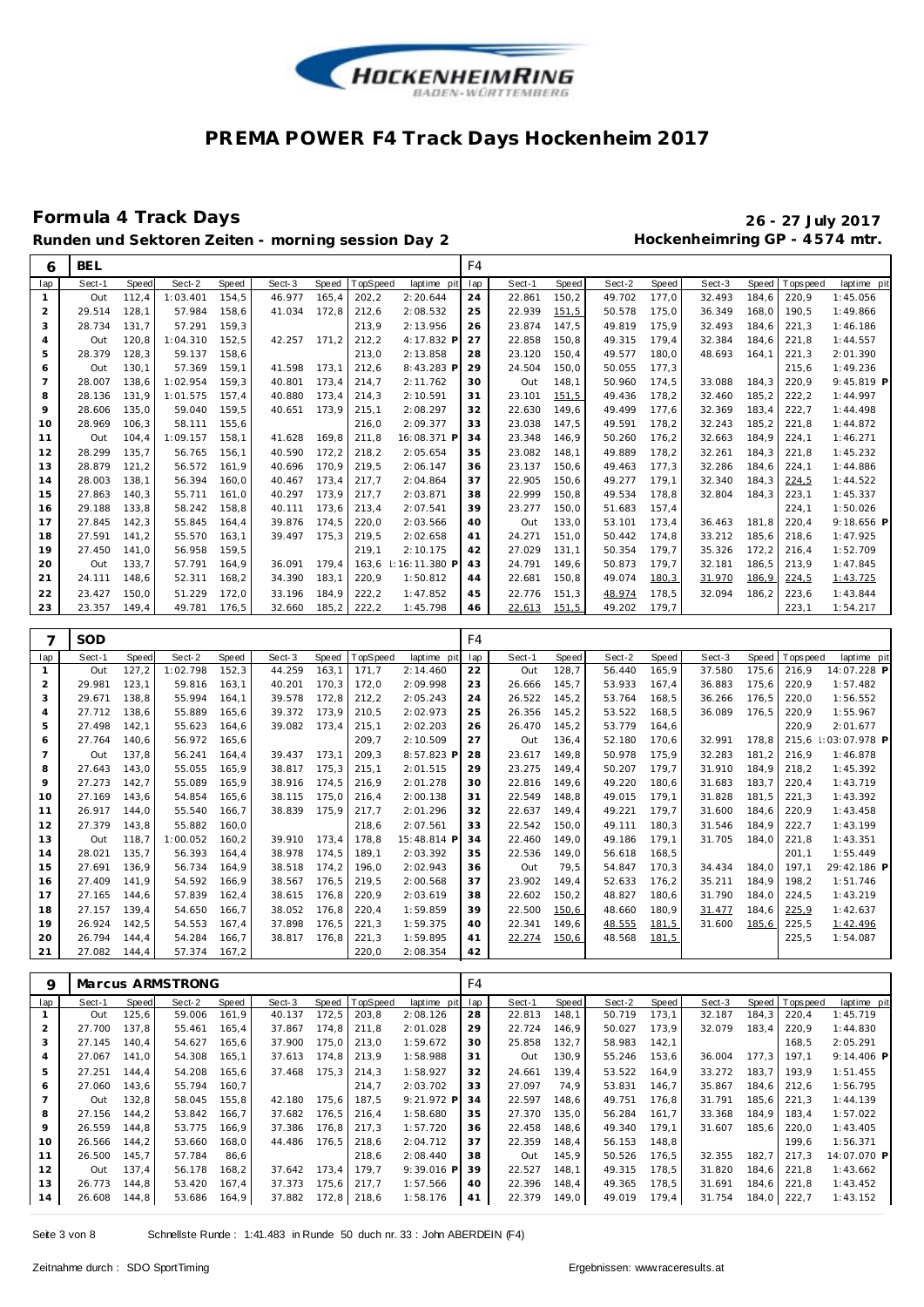

|                            |  | $20 - 27$ July 201 |  |
|----------------------------|--|--------------------|--|
| ockenheimring GP - 4574 mt |  |                    |  |

| 15 | 26.687       | 144.2 | 53.626   | 167.4 | 37.181 | 175.3 | 219.1 | 1:57.494    | 42 | 22.406 | 149.0 | 49.018 | 179.1 | 31.497 |       | 185.6 223.1 | 1:42.921     |
|----|--------------|-------|----------|-------|--------|-------|-------|-------------|----|--------|-------|--------|-------|--------|-------|-------------|--------------|
| 16 | 26.751       | 145.2 | 53.405   | 166.4 | 37.105 | 175.0 | 220.0 | 1:57.261    | 43 | 22.436 | 147.1 | 48.945 | 179.7 | 31.654 |       | 185.9 224.5 | 1:43.035     |
| 17 | 26.533       | 144.8 | 53.324   | 167.7 | 37.021 | 175.3 | 220.0 | 1:56.878    | 44 | 22.276 | 149.2 | 49.038 | 180.0 |        |       | 223.1       | 1:46.120     |
| 18 | 27.057       | 143.4 | 53.482   | 164.9 |        |       | 220.4 | 1:59.840    | 45 | Out    | 136.0 | 56.398 | 137.4 | In.    |       | 200.0       | $9:13.194$ P |
| 19 | Out          | 143.8 | 56.205   | 168.8 | 37.245 | 175.9 | 218.6 | 7:01.448 PI | 46 | Out    | 130.4 | 58.176 | 169.5 | 34.023 | 178.2 | 184.9       | 4:44.528 P   |
| 20 | 26.569       | 145.0 | 53.357   | 168.0 | 36.803 | 176.8 | 220.4 | 1:56.729    | 47 | 24.252 | 150,2 | 52.747 | 157.0 | 32.487 |       | 186.5 218.6 | 1:49.486     |
| 21 | 26.394       | 145.7 | 53.242   | 168.5 | 36.870 | 176.2 | 220.9 | 1:56.506    | 48 | 22.218 | 150,8 | 48.731 | 177.6 | 31.509 |       | 186,9 225,0 | 1:42.458     |
| 22 | 26.463       | 145.0 | 53.764   | 153.0 |        |       | 219.5 | 2:07.789    | 49 | 22.165 | 150.4 | 48.531 | 180.9 | 31.488 | 183.7 | 1224.1      | 1:42.184     |
| 23 | Out          | 118.6 | 1:03.938 | 144.8 | 39.428 | 171.2 | 182.4 | 51:54.502 P | 50 | 22.255 | 149.8 | 48.659 | 180.9 | 31.539 |       | 186,9 225,0 | 1:42.453     |
| 24 | 27.038       | 137.2 | 54.838   | 163.6 | 35.190 | 177.6 | 199.3 | 1:57.066    | 51 | 22.173 | 150.0 | 48.478 | 181,2 | 31.210 | 186.5 | 226.4       | 1:41.861     |
| 25 | 24.469       | 143.2 | 53.350   | 160.7 | 33.603 | 182.7 | 214.3 | 1:51.422    | 52 | 22.068 | 150.2 | 48.482 | 180.9 | 31.258 | 186.5 | 225.0       | 1:41.808     |
| 26 | 23.512 145.9 |       | 51.657   | 172.5 | 33.207 | 182.7 | 220.9 | 1:48.376    | 53 | 22.120 | 147.3 | 50.226 | 153,8 |        |       | 224.1       | 1:53.124     |
| 27 | 26.845       | 125.1 | 1:00.279 | 140.6 | 35.326 | 182.7 | 179.4 | 2:02.450    | 54 |        |       |        |       |        |       |             |              |

| 10             | Richard WAGNER |       |          |       |        |       |             |             | F4  |        |       |          |       |        |       |            |             |
|----------------|----------------|-------|----------|-------|--------|-------|-------------|-------------|-----|--------|-------|----------|-------|--------|-------|------------|-------------|
| lap            | Sect-1         | Speed | Sect-2   | Speed | Sect-3 | Speed | TopSpeed    | laptime pit | lap | Sect-1 | Speed | Sect-2   | Speed | Sect-3 | Speed | T ops peed | laptime pit |
|                | Out            | 121.3 | 1:04.444 | 157.0 | 42.043 | 152.3 | 182,1       | 2:12.839    | 24  | 26.267 | 133.7 | 52.694   | 168.2 | 33.824 | 183.1 | 218.2      | 1:52.785    |
| 2              | 29.362         | 132.4 | 57.953   | 159.8 | 40.528 | 170.9 | 210.1       | 2:07.843    | 25  | 23.931 | 128.6 | 51.554   | 168.5 | 33.295 | 183.4 | 218.6      | 1:48.780    |
| 3              | 28.271         | 137.9 | 56.844   | 160.7 | 39.936 | 172,8 | 212,2       | 2:05.051    | 26  | 23.233 | 145,6 | 50.703   | 170,3 | 33.525 | 183,7 | 219,5      | 1:47.461    |
| 4              | 28.267         | 136.7 | 56.300   | 160.5 | 39.560 | 172,2 | 213,0       | 2:04.127    | 27  | 23.196 | 147,3 | 50.426   | 170.3 | 32.945 | 184,6 | 219.1      | 1:46.567    |
| 5              | 27.512         | 141.4 | 55.751   | 160.5 | 39.585 | 174.2 | 214,3       | 2:02.848    | 28  | 23.079 | 147.3 | 50.198   | 170.6 | 32.720 | 183,4 | 220,9      | 1:45.997    |
| 6              | 27.376         | 136.7 | 56.823   | 159.1 |        |       | 214.3       | 2:06.021    | 29  | 23.233 | 147.3 | 50.059   | 173,6 | 32.370 | 183.4 | 220.0      | 1:45.662    |
| $\overline{7}$ | Out            | 135,2 | 56.901   | 161.7 | 40.180 | 172.2 | 213,0       | 8:03.276 P  | 30  | 22.896 | 149.0 | 49.666   | 174,5 | 32.438 | 184,6 | 220,9      | 1:45.000    |
| 8              | 28.142         | 136.2 | 55.729   | 161.4 | 40.434 | 173,4 | 215,6       | 2:04.305    | 31  | 22.917 | 148.4 | 49.941   | 175.6 | 32.866 | 184.3 | 220,9      | 1:45.724    |
| 9              | 30.142         | 136,4 | 56.113   | 162,4 | 39.076 | 174.5 | 214,3       | 2:05.331    | 32  | 23.009 | 149,2 | 50.550   | 171.4 |        |       | 221,3      | 1:50.403    |
| 10             | 27.394         | 138.5 | 55.724   | 161.9 | 39.256 | 173.1 | 215,6       | 2:02.374    | 33  | Out    | 143,8 | 51.475   | 171.4 | 33.206 | 180.0 | 219.1      | 10:31.271 P |
| 11             | 30:05.404      | 140.3 | 56.846   | 163.1 | 39.190 | 173.9 | 204,5       | 31:41.440   | 34  | 23.047 | 149.0 | 49.545   | 177,3 | 32.421 | 184.3 | 221,8      | 1:45.013    |
| 12             | 27.112         | 141.5 | 55.119   | 163.1 | 39.173 | 172.8 | 218,2       | 2:01.404    | 35  | 22.951 | 144.8 | 49.615   | 176.8 | 32.290 | 183.7 | 220.9      | 1:44.856    |
| 13             | 27.063         | 144.0 | 54.758   | 164.9 |        |       | 217.3       | 2:04.509    | 36  | 22.879 | 147.5 | 49.227   | 178.5 | 32.457 | 182.4 | 221,8      | 1:44.563    |
| 14             | Out            | 137.1 | 55.537   | 165.6 | 38.471 | 173.1 | 216,0       | 9:25.532 F  | 37  | 22.904 | 148,4 | 49.472   | 175.6 |        |       | 220,9      | 1:45.656    |
| 15             | 27.256         | 142.1 | 54.574   | 165,9 | 38.125 | 173,9 | 217,3       | 1:59.955    | 38  | Out    | 111.7 | 1:01.127 | 166,7 | 37.332 | 175,9 | 147.7      | 25:17.060 P |
| 16             | 26.679         | 144.0 | 56.483   | 164.6 | 37.998 | 173,4 | 217,7       | 2:01.160    | 39  | 23.876 | 149.4 | 50.295   | 175,6 | 32.870 | 183,1 | 220,4      | 1:47.041    |
| 17             | 27.052         | 138.8 | 55.083   | 167.4 | 37.413 | 173.9 | 218,2       | 1:59.548    | 40  | 22.880 | 148.6 | 49.134   | 179,4 | 32.404 | 183.4 | 222,2      | 1:44.418    |
| 18             | 26.378         | 145.2 | 53.566   | 166.2 | 36.812 | 175.0 | 220,4       | 1:56.756    | 41  | 25.076 | 148.6 | 49.040   | 175.9 | 32.305 | 184.9 | 222,2      | 1:46.421    |
| 19             | 26.245         | 145.0 | 53.399   | 166.4 | 36.854 | 172,8 | 220,4       | 1:56.498    | 42  | 22.613 | 147,9 | 49.119   | 179.1 | 32.241 | 185,9 | 222,7      | 1:43.973    |
| 20             | 26.107         | 145.4 | 53.142   | 167.7 | 36.072 | 176,5 | 219,1       | 1:55.321    | 43  | 22.750 | 149,6 | 49.756   | 177.9 | 32.213 | 181,2 | 224,1      | 1:44.719    |
| 21             | 25.943         | 144.8 | 53.626   | 169.3 | 36.002 | 176.8 | 219,1       | 1:55.571    | 44  | 22.826 | 148,6 | 49.241   | 178.5 | 32.390 | 184,6 | 222,7      | 1:44.457    |
| 22             | 25.783         | 143.4 | 53.403   | 165.6 |        |       | 218.6       | 1:55.602    | 45  | 22.775 | 148.8 | 58.974   | 107.7 |        |       | 222,2      | 2:08.143    |
| 23             | Out            | 121.6 | 1:01.120 | 152.3 | 38.434 |       | 175.0 140.6 | 40:43.548 P | 46  |        |       |          |       |        |       |            |             |

| 11              | Mick WISHOFER |       |          |       |          |       |          |             | F4  |        |       |        |       |        |       |            |             |
|-----------------|---------------|-------|----------|-------|----------|-------|----------|-------------|-----|--------|-------|--------|-------|--------|-------|------------|-------------|
| lap             | Sect-1        | Speed | Sect-2   | Speed | Sect-3   | Speed | TopSpeed | laptime pit | lap | Sect-1 | Speed | Sect-2 | Speed | Sect-3 | Speed | T ops peed | laptime pit |
| $\mathbf{1}$    | Out           | 134,7 | 1:03.484 | 157,2 | 40.093   | 172,5 | 153,2    | 2:07.609    | 28  | 25.781 | 141,7 | 53.225 | 166,4 | 35.928 | 176,8 | 219,1      | 1:54.934    |
| $\overline{a}$  | 28.138        | 139.4 | 56.389   | 164.6 | 1:27.598 | 158.4 | 209,7    | 2:52.125    | 29  | 25.635 | 142,7 | 53.363 | 152,8 | 36.024 | 175.6 | 218.6      | 1:55.022    |
| 3               | 28.453        | 140,1 | 58.247   | 164,4 | 40.450   | 173,6 | 212,2    | 2:07.150    | 30  | 25.727 | 143,6 | 53.722 | 161,2 |        |       | 218,2      | 1:57.321    |
| 4               | 27.732        | 143,4 | 56.398   | 163,4 | 39.855   | 174.5 | 213,4    | 2:03.985    | 31  | Out    | 140,8 | 58.662 | 160,5 | 37.767 | 156,7 | 168,2      | 31:24.541 P |
| 5               | 27.579        | 143,2 | 57.120   | 164,4 |          |       | 213,9    | 2:07.446    | 32  | 24.974 | 143,2 | 51.207 | 168,2 | 33.730 | 184,0 | 218.6      | 1:49.911    |
| 6               | Out           | 137,2 | 58.887   | 165.9 | 40.271   | 173.1 | 192,9    | 7:49.609 F  | 33  | 23.507 | 147,7 | 50.454 | 170.6 | 33.240 | 184.6 | 221,3      | 1:47.201    |
| $7\overline{ }$ | 27.841        | 141.4 | 55.667   | 165.6 |          |       | 216.0    | 2:15.823    | 34  | 23.406 | 150.2 | 49.831 | 172,5 | 33.210 | 185.2 | 223,6      | 1:46.447    |
| 8               | Out           | 140,1 | 1:01.663 | 166.4 | 39.837   | 175.0 | 181.8    | 14:47.666 F | 35  | 23.199 | 151.9 | 49.767 | 173,6 | 32.483 | 185,6 | 223.1      | 1:45.449    |
| 9               | 27.834        | 141.9 | 55.413   | 166.7 | 39.285   | 175.6 | 216,4    | 2:02.532    | 36  | 23.017 | 150,0 | 49.475 | 175,6 | 32.389 | 186.5 | 221,3      | 1:44.881    |
| 10              | 27.874        | 144.6 | 56.699   | 167,2 | 38.811   | 174,2 | 217,7    | 2:03.384    | 37  | 22.781 | 150,8 | 48.969 | 177,6 | 31.942 | 186,2 | 223,1      | 1:43.692    |
| 11              | 27.261        | 144,2 | 54.409   | 166.7 | 39.068   | 173,9 | 218,6    | 2:00.738    | 38  | 23.147 | 144,4 | 52.818 | 177,9 | 31.967 | 186.9 | 203,8      | 1:47.932    |
| 12              | 29.700        | 103,2 | 57.986   | 166,2 | 43.269   | 176.5 | 216,4    | 2:10.955    | 39  | 22.628 | 152,1 | 49.368 | 178,2 | 32.416 | 186.2 | 223,6      | 1:44.412    |
| 13              | 27.075        | 144,4 | 54.966   | 167,2 | 39.127   | 176,8 | 220,0    | 2:01.168    | 40  | 23.750 | 129,5 | 59.136 | 150,0 |        |       | 173,6      | 2:04.478    |
| 14              | 27.054        | 145,9 | 54.171   | 167,2 | 38.759   | 175,9 | 220,4    | 1:59.984    | 41  | Out    | 145,7 | 53.765 | 176,5 | 32.415 | 185,9 | 211,4      | 15:56.770 P |
| 15              | 27.955        | 145.4 | 54.410   | 168.0 | 38.793   | 175,6 | 221,8    | 2:01.158    | 42  | 22.743 | 150.4 | 49.294 | 178,5 | 32.102 | 187,8 | 221,8      | 1:44.139    |
| 16              | 27.042        | 146,5 | 54.651   | 167.7 | 38.552   | 175,9 | 218,2    | 2:00.245    | 43  | 22.456 | 151.0 | 48.981 | 180.9 | 31.746 | 186,9 | 225,5      | 1:43.183    |
| 17              | 27.069        | 144.6 | 53.991   | 166.9 | 38.546   | 176.2 | 218,6    | 1:59.606    | 44  | 22.486 | 150.8 | 49.056 | 180,3 | 31.817 | 184.3 | 225,0      | 1:43.359    |
| 18              | 28.991        | 112,9 | 56.963   | 165.9 | 38.295   | 176.2 | 174,2    | 2:04.249    | 45  | 22.641 | 150,8 | 50.832 | 176,5 | 32.354 | 185.2 | 224,5      | 1:45.827    |
| 19              | 26.805        | 146.5 | 53.986   | 168.0 | 38.011   | 176.2 | 220,9    | 1:58.802    | 46  | 22.497 | 151,7 | 49.372 | 179,7 |        |       | 223,1      | 1:45.188    |
| 20              | 26.972        | 146,7 | 54.806   | 168,0 | 38.344   | 177.3 | 220,4    | 2:00.122    | 47  | Out    | 131,7 | 58.506 | 158,1 | 33.267 | 180,0 | 162,7      | 20:54.125 P |
| 21              | 26.988        | 144,8 | 53.830   | 168,2 |          |       | 219,1    | 2:04.009    | 48  | 23.139 | 151,5 | 51.926 | 176,2 | 31.850 | 187,8 | 189.1      | 1:46.915    |
| 22              | Out           | 141,5 | 57.759   | 166,9 | 37.713   | 174.5 | 212,6    | 15:51.623 F | 49  | 22.449 | 151,3 | 48.735 | 181,5 | 31.564 | 185,9 | 222,7      | 1:42.748    |
| 23              | 26.562        | 145,7 | 53.343   | 167,2 | 36.709   | 174,2 | 218,6    | 1:56.614    | 50  | 22.347 | 150,8 | 49.684 | 179,7 | 31.605 | 187,8 | 223,6      | 1:43.636    |
| 24              | 26.404        | 144,8 | 53.394   | 166,4 | 36.305   | 174.5 | 218,6    | 1:56.103    | 51  | 22.217 | 151,5 | 48.505 | 181,2 | 31.354 | 187,5 | 224,5      | 1:42.076    |
|                 |               |       |          |       |          |       |          |             |     |        |       |        |       |        |       |            |             |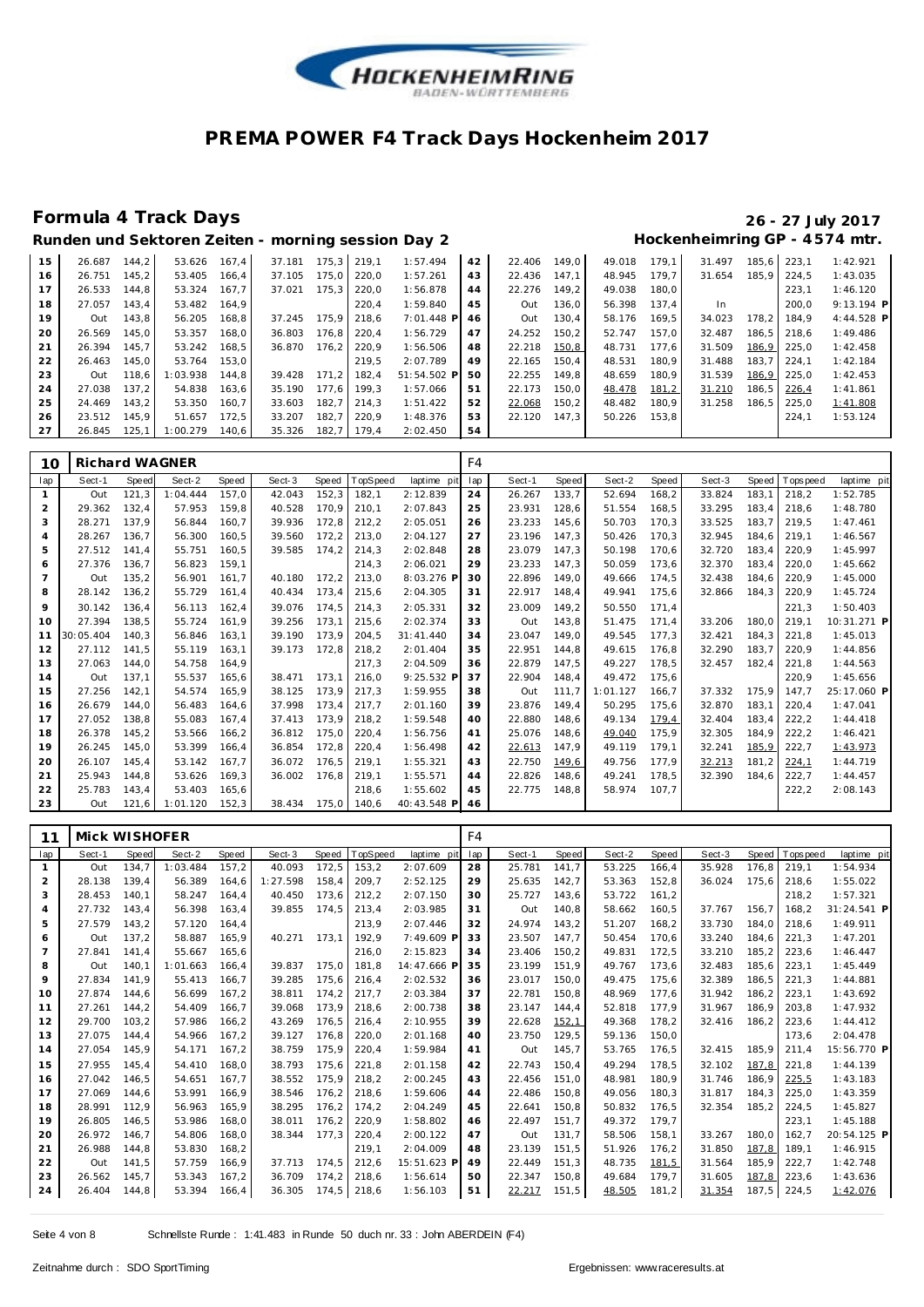

Runden und Sektoren Zeiten - morning session Day 2 **Hockenheimring GP** - 4574 mtr.

|  |  |  |  | $\begin{bmatrix} 25 & 26.329 & 146.3 \end{bmatrix}$ 53.090 166.4 36.009 175,9 219,5 1:55.428 52 22.542 151,9 48.627 179,7 31.587 187,2 225,0 1:42.756 |  |  |  |  |                  |
|--|--|--|--|-------------------------------------------------------------------------------------------------------------------------------------------------------|--|--|--|--|------------------|
|  |  |  |  | 26   25.970 144,2   53.153 166,7   36.037 175,9   219,5 1:55.160   53   22.373 151,7   48.863 180,6   31.485 187,5   224,5 1:42.721                   |  |  |  |  |                  |
|  |  |  |  | 27   26.250 145.6   55.920 145.4   36.661 175.0   218.2 1:58.831   54   25.723 100.9   56.961 114.9                                                   |  |  |  |  | $165.1$ 2:13.367 |

| 13             | <b>Fabio SCHERER</b> |       |          |       |        |       |                 |               | F4  |        |       |        |       |        |       |                   |             |
|----------------|----------------------|-------|----------|-------|--------|-------|-----------------|---------------|-----|--------|-------|--------|-------|--------|-------|-------------------|-------------|
| lap            | Sect-1               | Speed | Sect-2   | Speed | Sect-3 | Speed | <b>TopSpeed</b> | laptime pit   | lap | Sect-1 | Speed | Sect-2 | Speed | Sect-3 |       | Speed   Tops peed | laptime pit |
|                | Out                  | 130,8 | 1:01.417 | 155,4 | 40.793 | 162,2 | 183,4           | 2:06.739      | 16  | 22.433 | 151,5 | 48.920 | 179,7 | 31.684 | 186,2 | 224,1             | 1:43.037    |
| $\overline{2}$ | 28.350               | 139.0 | 57.216   | 163.6 | 39.185 | 172,0 | 198.9           | 2:04.751      | 17  | 22.350 | 150.4 | 48.870 | 179.4 | 33.091 | 180.3 | 224.1             | 1:44.311    |
| 3              | 28.074               | 140.1 | 54.686   | 164.6 | 38.686 | 175,0 | 217,3           | 2:01.446      | 18  | 26.110 | 130,3 | 50.387 | 178,2 | 31.660 | 184.3 | 218.6             | 1:48.157    |
| 4              | 26.837               | 144,6 | 55.845   | 164.4 | 38.958 | 174.5 | 217,3           | 2:01.640      | 19  | 22.451 | 151.5 | 48.812 | 180,0 | 31.589 | 183,7 | 225,0             | 1:42.852    |
| 5              | 26.920               | 139.9 | 54.944   | 164,4 | 38.408 | 173.4 | 217,3           | 2:00.272      | 20  | 22.514 | 150,6 | 48.993 | 178,8 |        |       | 226,4             | 1:44.765    |
| 6              | 26.949               | 144.4 | 54.557   | 163.9 |        |       | 217.7           | 2:06.480      | 21  | Out    | 143,8 | 53.358 | 172,0 | In     |       | 204.5             | 12:46.577 P |
|                | Out                  | 130,8 | 55.340   | 163,4 | 38.045 | 173,9 | 217,7           | 15:20.950 P   | 22  | Out    | 147,3 | 50.482 | 173,1 | 32.007 | 184,6 | 216,0             | 5:49.781 P  |
| 8              | 27.028               | 143,8 | 54.468   | 166,4 | 39.305 | 175,9 | 221,8           | 2:00.801      | 23  | 22.717 | 151,0 | 48.784 | 180,0 | 31.336 | 186,5 | 225,0             | 1:42.837    |
| 9              | 26.605               | 145,2 | 54.090   | 165,4 | 38.400 | 173,1 | 221,8           | 1:59.095      | 24  | 23.256 | 152,5 | 48.785 | 177,3 | 31.547 | 186,2 | 223,1             | 1:43.588    |
| 10             | 26.660               | 145,9 | 53.718   | 166,2 |        |       | 220,4           | 2:30.360      | 25  | 22.316 | 151,7 | 56.752 | 168,5 | 33.414 | 187,2 | 224,1             | 1:52.482    |
| 11             | Out                  | 142,7 | 59.457   | 162,7 | In     |       | 190.1           | : 38:59.358 P | 26  | 22.266 | 151.9 | 48.618 | 180,9 | 31.199 | 186.9 | 224,5             | 1:42.083    |
| 12             | Out                  | 147.7 | 52.802   | 174,2 | 32.492 | 182,7 | 205,7           | 4:05.903 P    | 27  | 22.175 | 152,1 | 51.344 | 179.4 | 31.456 | 185,6 | 224,5             | 1:44.975    |
| 13             | 23.561               | 145,4 | 50.172   | 177,9 | 32.049 | 184,9 | 215,6           | 1:45.782      | 28  | 22.228 | 150,6 | 48.454 | 180,3 | 31.131 | 186,9 | 224,5             | 1:41.813    |
| 14             | 22.953               | 150,8 | 49.167   | 177,6 | 31.654 | 187,2 | 223,1           | 1:43.774      | 29  | 22.958 | 152,3 | 49.214 | 181,5 |        |       | 220,0             | 1:48.612    |
| 15             | 22.442               | 151,5 | 52.423   | 178,5 | 31.640 | 185,2 | 226,4           | 1:46.505      | 30  |        |       |        |       |        |       |                   |             |

| 17             | Gregoire SAUCY |       |          |       |        |       |          |                | F4  |        |       |          |       |        |       |            |             |
|----------------|----------------|-------|----------|-------|--------|-------|----------|----------------|-----|--------|-------|----------|-------|--------|-------|------------|-------------|
| lap            | Sect-1         | Speed | Sect-2   | Speed | Sect-3 | Speed | TopSpeed | laptime<br>pit | lap | Sect-1 | Speed | Sect-2   | Speed | Sect-3 | Speed | Fops pee d | laptime pit |
| 1              | Out            | 119,2 | 1:03.019 | 157,7 | 41.857 | 169,5 | 143,8    | 2:12.571       | 21  | Out    | 126,3 | 1:08.648 | 134,2 | 37.770 | 175,6 | 112,4      | 27:03.632 P |
| $\overline{2}$ | 28.346         | 136,0 | 57.550   | 163,6 | 39.809 | 173,1 | 211,8    | 2:05.705       | 22  | 25.586 | 144.6 | 53.065   | 167.7 | 34.481 | 179.4 | 214,7      | 1:53.132    |
| 3              | 27.627         | 139,5 | 56.632   | 163,6 | 39.419 | 173,1 | 211,8    | 2:03.678       | 23  | 24.128 | 147,3 | 51.271   | 172,0 | 33.095 | 181,8 | 220,4      | 1:48.494    |
| 4              | 28.720         | 140.4 | 55.889   | 163,4 | 39.296 | 174.2 | 211,8    | 2:03.905       | 24  | 23.504 | 148,8 | 50.522   | 175,3 | 32.673 | 180,6 | 219.5      | 1:46.699    |
| 5              | 27.569         | 139.2 | 55.640   | 163,6 | 39.210 | 173,6 | 213,0    | 2:02.419       | 25  | 23.183 | 149.8 | 50.080   | 175,3 | 32.715 | 183,7 | 220,9      | 1:45.978    |
| 6              | 27.391         | 143,0 | 55.514   | 163,6 | 38.930 | 175,0 | 214,3    | 2:01.835       | 26  | 23.038 | 149,6 | 51.519   | 173,6 | 32.729 | 184,9 | 222,2      | 1:47.286    |
| $\overline{7}$ | 27.455         | 139,5 | 55.725   | 162,9 | 39.219 | 171,7 | 214,7    | 2:02.399       | 27  | 22.856 | 148,6 | 50.135   | 177,0 | 32.492 | 185,2 | 222,7      | 1:45.483    |
| 8              | 28.400         | 137,2 | 55.844   | 164.4 | 39.658 | 175,0 | 214,3    | 2:03.902       | 28  | 22.970 | 149,8 | 49.305   | 180,0 | 32.283 | 185,2 | 223,1      | 1:44.558    |
| 9              | 12:00.151      | 114,3 | 58.211   | 163,1 | 37.271 | 174.8 | 204,2    | 1:13:35.633    | 29  | 22.919 | 150,0 | 50.949   | 141,0 | 35.944 | 183,4 | 221,3      | 1:49.812    |
| 10             | 26.518         | 144.6 | 53.763   | 167,2 | 37.352 | 175,9 | 216,0    | 1:57.633       | 30  | 22.898 | 150,2 | 49.307   | 177,6 | 32.494 | 183,4 | 222,7      | 1:44.699    |
| 11             | 26.572         | 145,6 | 56.158   | 166,2 | 36.604 | 175,6 | 220,0    | 1:59.334       | 31  | 22.888 | 147,5 | 49.370   | 179,1 | 32.233 | 184,3 | 222,2      | 1:44.491    |
| 12             | 26.098         | 141,2 | 53.684   | 166.4 | 36.665 | 174.8 | 220,0    | 1:56.447       | 32  | 22.983 | 149.6 | 49.253   | 178,5 |        |       | 221.8      | 1:48.304    |
| 13             | 26.052         | 141,9 | 53.495   | 168,0 |        |       | 219,5    | 1:59.032       | 33  | Out    | 92,6  | 58.809   | 173,4 | 35.994 | 181,2 | 207,3      | 34:32.396 P |
| 14             | Out            | 136,4 | 53.479   | 165,4 | 35.518 | 177,0 | 218,2    | 4:56.188 P     | 34  | 24.938 | 148,4 | 55.567   | 172,5 | 34.918 | 185,9 | 211.4      | 1:55.423    |
| 15             | 25.930         | 147,5 | 52.960   | 166,4 | 34.912 | 177.9 | 220,0    | 1:53.802       | 35  | 22.750 | 146.1 | 49.152   | 180,9 | 31.861 | 187,2 | 223,6      | 1:43.763    |
| 16             | 25.640         | 143,2 | 52.858   | 166,2 | 35.055 | 177,6 | 220,9    | 1:53.553       | 36  | 22.488 | 150,6 | 49.065   | 180,0 | 31.687 | 185,6 | 222,7      | 1:43.240    |
| 17             | 25.203         | 142,5 | 53.599   | 161,0 | 35.160 | 176,8 | 219,1    | 1:53.962       | 37  | 22.504 | 149,6 | 48.919   | 180,3 | 31.694 | 184,9 | 224,5      | 1:43.117    |
| 18             | 25.146         | 144,2 | 52.846   | 166,7 | 34.680 | 178,8 | 218,6    | 1:52.672       | 38  | 22.531 | 150,2 | 49.011   | 179,7 | 31.547 | 187,2 | 225,0      | 1:43.089    |
| 19             | 25.056         | 144,2 | 52.747   | 166,4 | 34.665 | 177,9 | 218,6    | 1:52.468       | 39  | 22.341 | 150,2 | 48.922   | 179,7 | 31.516 | 185,9 | 223,6      | 1:42.779    |
| 20             | 25.072         | 145,0 | 53.426   | 163,1 |        |       | 219,5    | 2:02.193       | 40  | 22.662 | 149,2 | 48.859   | 180,9 |        |       | 222,2      | 1:52.190    |

| 18             | Julian HANSES |       |          |       |        |       |          |             | F4  |        |       |        |       |        |       |            |                 |
|----------------|---------------|-------|----------|-------|--------|-------|----------|-------------|-----|--------|-------|--------|-------|--------|-------|------------|-----------------|
| lap            | Sect-1        | Speed | Sect-2   | Speed | Sect-3 | Speed | TopSpeed | laptime pit | lap | Sect-1 | Speed | Sect-2 | Speed | Sect-3 | Speed | T ops peed | laptime pit     |
|                | Out           | 125,4 | 1:00.563 | 153,4 | 40.385 | 172,8 | 188,8    | 2:05.694    | 18  | Out    | 138,6 | 54.239 | 158,4 | 34.216 | 183,4 | 184,9      | $1:27:35.884$ P |
| 2              | 27.949        | 143.8 | 55.209   | 166,2 | 39.116 | 173.9 | 215,6    | 2:02.274    | 19  | 22.969 | 151,3 | 49.510 | 176.5 | 32.073 | 185,9 | 220,0      | 1:44.552        |
| 3              | 27.208        | 136,5 | 54.954   | 162,9 | 38.970 | 175,3 | 215,1    | 2:01.132    | 20  | 22.467 | 151,9 | 49.161 | 180,6 | 31.560 | 186,2 | 221,8      | 1:43.188        |
| 4              | 27.562        | 145,4 | 54.563   | 165,1 | 38.533 | 175,0 | 216,9    | 2:00.658    | 21  | 22.352 | 151,9 | 48.970 | 180,9 | 31.488 | 185,2 | 222,2      | 1:42.810        |
| 5              | 27.152        | 134,5 | 54.999   | 165,6 | 38.823 | 173,9 | 216,4    | 2:00.974    | 22  | 22.378 | 149,8 | 48.915 | 180,6 | 32.383 | 185,6 | 222,7      | 1:43.676        |
| 6              | 26.933        | 145,9 | 55.261   | 159,1 |        |       | 218,6    | 2:04.875    | 23  | 22.256 | 151,9 | 48.909 | 180,9 | 31.814 | 179,1 | 224,1      | 1:42.979        |
| $\overline{7}$ | Out           | 143,8 | 55.719   | 161.7 | 39.037 | 176,2 | 208,1    | 10:44.861 P | 24  | 22.495 | 151,9 | 50.100 | 162,7 |        |       | 223,6      | 1:47.440        |
| 8              | 26.875        | 145,0 | 54.059   | 166.7 | 37.628 | 175,6 | 218,2    | 1:58.562    | 25  | Out    | 142,3 | 57.092 | 152,5 | In.    |       | 177.0      | 23:23.420 P     |
| 9              | 26.635        | 145.0 | 54.013   | 167.2 | 37.576 | 176.2 | 218,6    | 1:58.224    | 26  | Out    | 145.9 | 50.968 | 172.2 | 32.380 | 184.6 | 205.7      | 4:07.282 P      |
| 10             | 26.851        | 145,0 | 53.929   | 167,7 | 37.465 | 177,6 | 220,4    | 1:58.245    | 27  | 23.986 | 145,4 | 50.120 | 177,6 | 31.789 | 185,6 | 220,4      | 1:45.895        |
| 11             | 26.739        | 144.8 | 54.087   | 166,9 | 37.578 | 177,0 | 220,0    | 1:58.404    | 28  | 22.501 | 148.1 | 49.754 | 177,6 | 31.572 | 185,9 | 220,4      | 1:43.827        |
| 12             | 26.579        | 146,5 | 54.036   | 166.4 | 37.557 | 177.0 | 220,4    | 1:58.172    | 29  | 22.407 | 150,0 | 49.329 | 178.8 | 31.554 | 185,6 | 219.1      | 1:43.290        |
| 13             | 26.607        | 139.0 | 1:01.807 | 143,4 | 39.249 | 177,0 | 218,6    | 2:07.663    | 30  | 22.341 | 149.6 | 49.275 | 178.8 | 31.368 | 184.9 | 219.1      | 1:42.984        |
| 14             | 26.631        | 145,7 | 53.584   | 168,2 | 37.387 | 177,9 | 220,0    | 1:57.602    | 31  | 22.296 | 150,0 | 49.227 | 179,1 | 31.394 | 184,0 | 220,4      | 1:42.917        |
| 15             | 26.380        | 146,5 | 53.621   | 168,5 | 37.745 | 176,2 | 220,4    | 1:57.746    | 32  | 22.385 | 150,6 | 49.070 | 178,5 | 31.345 | 185,2 | 220,9      | 1:42.800        |
| 16             | 26.388        | 146,1 | 53.395   | 168,8 | 36.958 | 178,2 | 220,4    | 1:56.741    | 33  | 22.310 | 150,0 | 49.011 | 179,1 | 31.321 | 184,9 | 219,5      | 1:42.642        |
| 17             | 26.384        | 148.1 | 56.278   | 159,3 |        |       | 220,0    | 2:03.393    | 34  | 24.392 | 149,4 | 49.526 | 179,4 |        |       | 220,4      | 1:48.386        |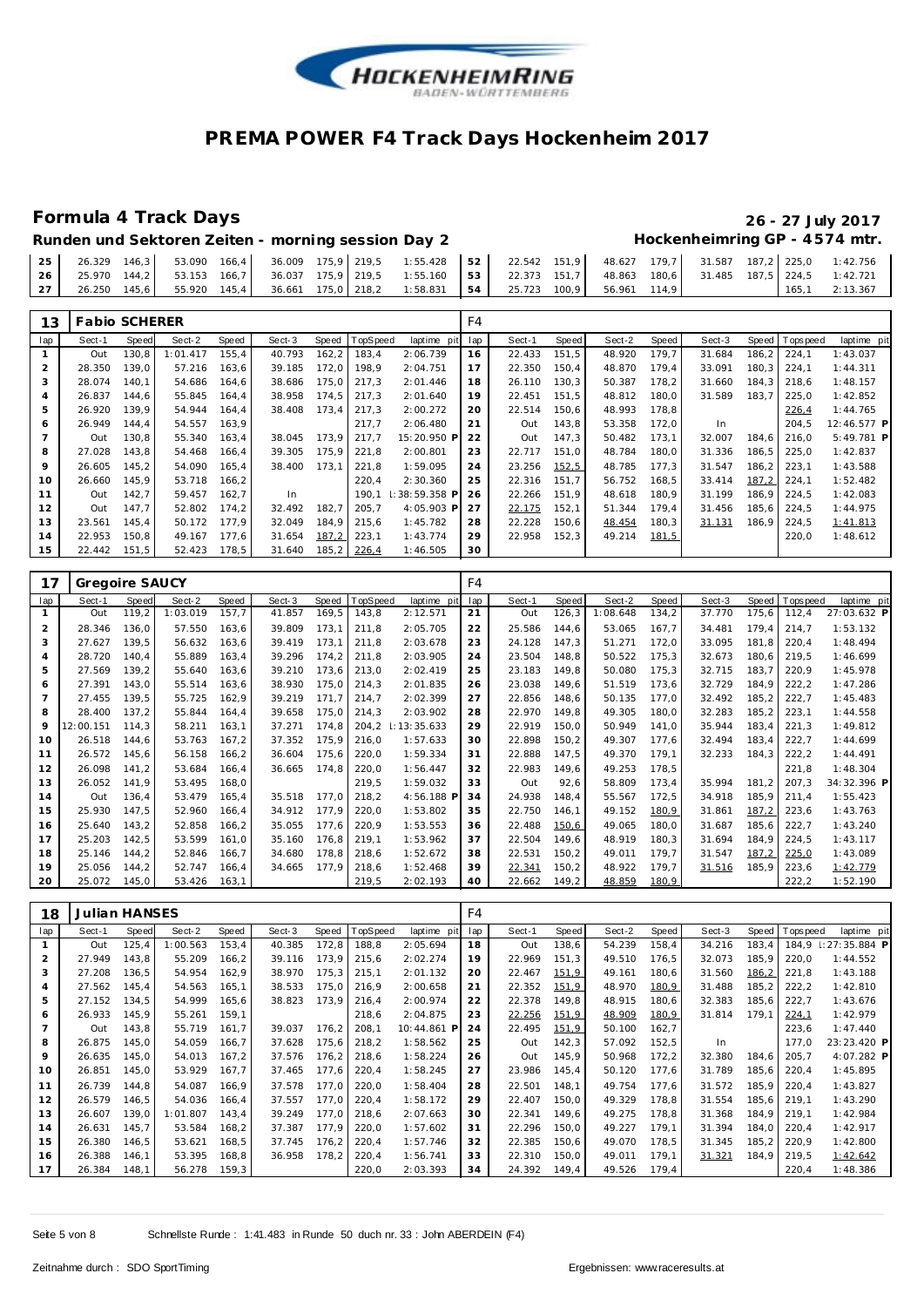

## **Formula 4 Track Days 26 - 27 July 2017**

# Runden und Sektoren Zeiten - morning session Day 2 **Hockenheimring GP** - 4574 mtr.

| 27             | Nicklas NIELSEN |       |          |       |        |       |          |                 | F4  |        |       |        |       |        |        |                |             |
|----------------|-----------------|-------|----------|-------|--------|-------|----------|-----------------|-----|--------|-------|--------|-------|--------|--------|----------------|-------------|
| lap            | Sect-1          | Speed | Sect-2   | Speed | Sect-3 | Speed | TopSpeed | laptime pit     | lap | Sect-1 | Speed | Sect-2 | Speed | Sect-3 |        | Speed Topspeed | laptime pit |
|                | Out             | 135,2 | 1:00.821 | 118.9 | 41.044 | 171,4 | 195,7    | 2:07.016        | 19  | 22.668 | 151,0 | 49.761 | 177.6 | 31.923 | 184,9  | 220,4          | 1:44.352    |
| 2              | 27.397          | 140.1 | 55.625   | 165.4 | 38.701 | 173.9 | 211.8    | 2:01.723        | 20  | 22.818 | 152,5 | 49.307 | 177,6 | 31.814 | 183.4  | 220,9          | 1:43.939    |
| 3              | 30.005          | 145,4 | 55.147   | 165,9 | 38.324 | 174,5 | 214,7    | 2:03.476        | 21  | 22.587 | 151,5 | 49.181 | 178,8 | 31.769 | 184.0  | 218,6          | 1:43.537    |
| $\overline{A}$ | 27.269          | 145.4 | 55.888   | 164.1 | 38.443 | 171.2 | 214,3    | 2:01.600        | 22  | 22.613 | 150,6 | 49.134 | 177.9 | 31.746 | 184,0  | 220,0          | 1:43.493    |
| 5              | 27.107          | 145,0 | 54.787   | 165,9 |        |       | 213,9    | 2:02.989        | 23  | 22.502 | 151,0 | 49.146 | 178.5 | 31.628 | 184,6  | 220,9          | 1:43.276    |
| 6              | Out             | 145.4 | 54.835   | 167.4 | 37.890 | 174,2 | 213,4    | 11:33.101 P     | 24  | 22.691 | 151,3 | 49.159 | 178,2 |        |        | 220,4          | 1:46.573    |
| $\overline{7}$ | 27.017          | 145,4 | 54.638   | 165,9 | 37.919 | 173,9 | 216,0    | 1:59.574        | 25  | Out    | 144,8 | 53.066 | 172,2 | 32.707 | 178.5  | 216,9          | 11:11.731 P |
| 8              | 26.675          | 144.4 | 54.481   | 165,4 | 37.796 | 174,8 | 215,6    | 1:58.952        | 26  | 23.106 | 151,3 | 50.076 | 177,9 | 31.773 | 185,2  | 213,4          | 1:44.955    |
| 9              | 26.673          | 146,7 | 54.257   | 166,4 | 37.559 | 175,9 | 217,7    | 1:58.489        | 27  | 22.667 | 151,3 | 49.022 | 178,8 | 31.541 | 183,4  | 220,0          | 1:43.230    |
| 10             | 26.576          | 145,2 | 54.339   | 166.7 | 37.380 | 175,3 | 216,4    | 1:58.295        | 28  | 22.431 | 152,1 | 48.864 | 178,5 |        |        | 220,4          | 1:46.351    |
| 11             | 26.904          | 146,7 | 54.031   | 166,9 | 37.340 | 175,9 | 218,6    | 1:58.275        | 29  | Out    | 149,2 | 50.306 | 173,4 | 33.698 | 184,0  | 212,6          | 5:51.159 P  |
| 12             | 26.617          | 146,5 | 53.921   | 166.9 | 37.426 | 175,0 | 217.3    | 1:57.964        | 30  | 22.475 | 152,3 | 48.968 | 179.1 | 31.350 | 185,9  | 220,4          | 1:42.793    |
| 13             | 26.826          | 146,3 | 53.818   | 166,7 | 37.501 | 176,5 | 216,9    | 1:58.145        | 31  | 22.401 | 151.0 | 48.834 | 179.4 | 31.299 | 186, 5 | 221,3          | 1:42.534    |
| 14             | 26.681          | 146,9 | 53.830   | 166,4 |        |       | 217,3    | 2:23.113        | 32  | 22.322 | 151,9 | 48.868 | 178,8 | 31.354 | 184.9  | 220,0          | 1:42.544    |
| 15             | Out             | 138,3 | 55.822   | 168.8 | 34.395 | 178,5 | 204.9    | I: 32: 25.891 P | 33  | 22.352 | 151.7 | 48.708 | 178,8 | 31.298 | 185,2  | 221,8          | 1:42.358    |
| 16             | 24.169          | 150,6 | 50.637   | 174,8 | 33.450 | 161,7 | 213,9    | 1:48.256        | 34  | 22.244 | 151,5 | 48.640 | 179,4 | 31.178 | 185,9  | 222,2          | 1:42.062    |
| 17             | 23.838          | 151,3 | 49.924   | 174,2 | 35.892 | 183,7 | 216,9    | 1:49.654        | 35  | 22.244 | 151,3 | 48.676 | 179,1 | 31.250 | 185,2  | 220,9          | 1:42.170    |
| 18             | 23.073          | 151,0 | 49.477   | 177,9 | 32.174 | 183,7 | 218,2    | 1:44.724        | 36  | 22.289 | 151,3 | 48.686 | 179,7 |        |        | 220,9          | 1:53.188    |

| 28  |        |              | Kim-Luis SCHRAMM |       |        |        |          |                | F4  |        |       |        |       |        |       |            |             |
|-----|--------|--------------|------------------|-------|--------|--------|----------|----------------|-----|--------|-------|--------|-------|--------|-------|------------|-------------|
| lap | Sect-1 | <b>Speed</b> | Sect-2           | Speed | Sect-3 | Speed  | TopSpeed | laptime pit    | lap | Sect-1 | Speed | Sect-2 | Speed | Sect-3 | Speed | T ops peed | laptime pit |
|     | Out    | 125,7        | 59.361           | 161,2 | 39.874 | 170,9  | 167,4    | 2:03.661       | 19  | 22.613 | 152,1 | 49.215 | 180,6 | 31.458 | 185,6 | 221,8      | 1:43.286    |
| 2   | 27.970 | 139.7        | 55.343           | 162,2 | 38.948 | 169,5  | 214,7    | 2:02.261       | 20  | 22.528 | 150,0 | 49.146 | 180,9 | 31.403 | 184.9 | 221,3      | 1:43.077    |
| 3   | 27.483 | 141.7        | 54.483           | 167,7 | 38.116 | 174,8  | 216,9    | 2:00.082       | 21  | 22.401 | 152,5 | 48.843 | 180,3 | 31.512 | 185,6 | 223,1      | 1:42.756    |
| 4   | 26.942 | 144.0        | 54.430           | 163,9 | 37.879 | 175,6  | 216,9    | 1:59.251       | 22  | 22.461 | 151.3 | 48.847 | 180.9 | 31.489 | 186,5 | 223,1      | 1:42.797    |
| 5   | 27.395 | 144,0        | 54.018           | 166,2 | 37.741 | 175,0  | 217,3    | 1:59.154       | 23  | 22.377 | 151,5 | 48.874 | 180,6 | 31.458 | 184,9 | 221,8      | 1:42.709    |
| 6   | 27.406 | 143,6        | 54.572           | 165,6 |        |        | 217,3    | 2:04.630       | 24  | 22.464 | 152,8 | 48.769 | 180,9 | 31.407 | 186,2 | 222,7      | 1:42.640    |
|     | Out    | 141.9        | 55.741           | 164.9 | 38.483 | 174.2  | 208,9    | $9:47.087$ P   | 25  | 22.831 | 150,0 | 48.896 | 180,6 |        |       | 223,1      | 1:46.138    |
| 8   | 27.097 | 146.1        | 54.448           | 165.9 | 37.843 | 175,9  | 217,3    | 1:59.388       | 26  | Out    | 146.7 | 51.400 | 172,5 | 32.912 | 184.9 | 218.6      | 15:25.325 P |
| 9   | 26.844 | 145.2        | 54.260           | 165,4 | 37.971 | 175,0  | 217.7    | 1:59.075       | 27  | 22.831 | 152,1 | 49.049 | 180.0 | 31.545 | 185.9 | 221,8      | 1:43.425    |
| 10  | 26.873 | 145,6        | 54.551           | 166,2 | 37.401 | 175,9  | 218,6    | 1:58.825       | 28  | 22.501 | 151.3 | 48.888 | 180,6 |        |       | 222,7      | 1:45.312    |
| 11  | 26.831 | 146,1        | 53.996           | 167,2 | 37.563 | 175,6  | 220,4    | 1:58.390       | 29  | Out    | 149,8 | 49.272 | 179,7 | 33.545 | 184,9 | 221,8      | 5:00.107 P  |
| 12  | 27.369 | 139.4        | 55.395           | 166,9 | 37.969 | 175,0  | 220,4    | 2:00.733       | 30  | 22.554 | 151.9 | 48.781 | 180.6 | 31.395 | 184,6 | 223,1      | 1:42.730    |
| 13  | 27.129 | 144.4        | 54.234           | 166,9 | 38.019 | 177.0  | 219.5    | 1:59.382       | 31  | 22.398 | 151.9 | 48.560 | 180,9 | 31.403 | 186,9 | 222,7      | 1:42.361    |
| 14  | 27.193 | 145.9        | 54.043           | 166.9 | 37.796 | 177.3  | 220,4    | 1:59.032       | 32  | 22.306 | 152,1 | 48.458 | 180,6 | 31.264 | 187,5 | 221,8      | 1:42.028    |
| 15  | 26.795 | 143.2        | 53.847           | 167.2 |        |        | 220,0    | 1:59.997       | 33  | 22.226 | 151,9 | 48.525 | 181,2 | 31.253 | 185,9 | 223,1      | 1:42.004    |
| 16  | Out    | 145.7        | 53.841           | 135.7 | 35.276 | 181,2  | 217.3    | $:32:27.525$ F | 34  | 22.239 | 151,7 | 48.283 | 180,9 | 31.322 | 186.5 | 224,5      | 1:41.844    |
| 17  | 23.909 | 150,6        | 50.171           | 178,5 | 32.344 | 185,2  | 220,4    | 1:46.424       | 35  | 22.275 | 152,1 | 48.581 | 180.3 |        |       | 223,6      | 1:43.180    |
| 18  | 23.096 | 150.8        | 49.401           | 180.9 | 31.827 | 186, 2 | 220,9    | 1:44.324       | 36  |        |       |        |       |        |       |            |             |

| 33             |        | John ABERDEIN |        |       |        |       |          |              | F4  |        |       |          |       |        |       |            |             |
|----------------|--------|---------------|--------|-------|--------|-------|----------|--------------|-----|--------|-------|----------|-------|--------|-------|------------|-------------|
| lap            | Sect-1 | <b>Speed</b>  | Sect-2 | Speed | Sect-3 | Speed | TopSpeed | laptime pit  | lap | Sect-1 | Speed | Sect-2   | Speed | Sect-3 | Speed | T ops peed | laptime pit |
| $\mathbf{1}$   | Out    | 125,0         | 58.408 | 164,6 |        |       | 204,5    | 2:04.528     | 27  | 23.240 | 147,5 | 50.941   | 173,6 | 32.510 | 185,6 | 221,3      | 1:46.691    |
| $\overline{2}$ | Out    | 138,6         | 55.682 | 158.4 | 39.260 | 176.8 | 213,0    | $5:42.668$ P | 28  | 23.160 | 150.0 | 50.437   | 172,5 | 32.290 | 186.2 | 223.1      | 1:45.887    |
| 3              | 27.249 | 143,6         | 55.568 | 160.0 | 38.363 | 175,6 | 214,7    | 2:01.180     | 29  | 22.864 | 150.4 | 50.260   | 173,9 | 32.025 | 185,6 | 222,7      | 1:45.149    |
| $\overline{4}$ | 27.089 | 145,9         | 54.798 | 164,6 | 37.861 | 176,2 | 215,6    | 1:59.748     | 30  | 22.809 | 149,2 | 49.705   | 174,5 | 31.883 | 185,6 | 222,2      | 1:44.397    |
| 5              | 26.678 | 145,4         | 54.701 | 166.4 | 38.171 | 175.6 | 215,6    | 1:59.550     | 31  | 22.540 | 150.0 | 49.854   | 170.3 | 32.189 | 184.6 | 223,1      | 1:44.583    |
| 6              | 26.763 | 146,3         | 55.069 | 165,6 | 37.881 | 176.2 | 216,0    | 1:59.713     | 32  | 22.654 | 150,4 | 49.282   | 175,6 | 31.785 | 186,2 | 222,7      | 1:43.721    |
| $\overline{7}$ | 26.727 | 145.4         | 57.081 | 166.2 | 37.548 | 176,5 | 215,1    | 2:01.356     | 33  | 22.585 | 149.6 | 49.490   | 175.3 |        |       | 222.7      | 1:44.561    |
| 8              | 26.591 | 144,8         | 56.166 | 164.1 |        |       | 216,0    | 2:05.459     | 34  | Out    | 144,2 | 55.844   | 158,8 | 34.258 | 162,2 | 180.9      | 16:27.224 P |
| 9              | Out    | 143,6         | 55.623 | 163.4 | 37.632 | 176,5 | 218,2    | 8:07.662 P   | 35  | 25.136 | 151.0 | 52.095   | 173,6 | 31.836 | 184.9 | 197.4      | 1:49.067    |
| 10             | 26.974 | 144.8         | 54.777 | 166.9 | 37.735 | 176.5 | 216,0    | 1:59.486     | 36  | 22.466 | 150.4 | 49.292   | 180.3 | 31.472 | 186.2 | 221.8      | 1:43.230    |
| 11             | 26.688 | 145,0         | 54.336 | 164.9 | 37.534 | 176.5 | 217,3    | 1:58.558     | 37  | 22.232 | 150.2 | 48.863   | 180,3 | 31.468 | 185,6 | 222,2      | 1:42.563    |
| 12             | 26.753 | 145,4         | 54.163 | 167,4 | 37.507 | 177,0 | 218,6    | 1:58.423     | 38  | 22.342 | 150,0 | 48.864   | 180,3 | 31.546 | 185,9 | 222,7      | 1:42.752    |
| 13             | 26.779 | 145.0         | 54.530 | 167.7 | 37.606 | 177,3 | 221,8    | 1:58.915     | 39  | 22.417 | 151.0 | 48.921   | 180.3 | 31.632 | 186.2 | 223.1      | 1:42.970    |
| 14             | 26.541 | 145,2         | 54.305 | 163.1 |        |       | 219,1    | 2:03.935     | 40  | 22.400 | 150.0 | 48.707   | 180.0 | 31.612 | 186,5 | 222,7      | 1:42.719    |
| 15             | Out    | 143,6         | 54.665 | 162,7 | 37.241 | 176,8 | 216,9    | 8:30.437 P   | 41  | 22.273 | 150,4 | 48.915   | 179,7 | 31.540 | 185,9 | 222,7      | 1:42.728    |
| 16             | 26.346 | 146.1         | 54.012 | 168.2 | 36.963 | 176.5 | 218,2    | 1:57.321     | 42  | 22.246 | 150.0 | 48.811   | 180.0 | 31.785 | 177.0 | 222,2      | 1:42.842    |
| 17             | 26.361 | 145,7         | 53.742 | 167.7 | 37.471 | 175.6 | 219,1    | 1:57.574     | 43  | 23.610 | 150,6 | 48.822   | 179.1 |        |       | 223,6      | 1:47.287    |
| 18             | 26.356 | 145.7         | 53.691 | 168.5 |        |       | 219,1    | 2:10.217     | 44  | Out    | 107.7 | 1:02.640 | 158.6 | 35.049 | 153.8 | 158.1      | 24:25.018 P |
| 19             | Out    | 142,1         | 55.748 | 167.4 | 36.948 | 178.2 | 218,6    | 11:35.415 P  | 45  | 25.231 | 150.0 | 51.240   | 176.5 | 31.928 | 187.5 | 203.4      | 1:48.399    |
| 20             | 26.302 | 142,3         | 54.056 | 161,9 | 36.771 | 178,2 | 219,1    | 1:57.129     | 46  | 22.260 | 150,0 | 48.793   | 180,9 | 31.298 | 187,5 | 223,1      | 1:42.351    |
| 21             | 26.368 | 145.7         | 55.335 | 167.4 | 37.047 | 178.2 | 220,4    | 1:58.750     | 47  | 22.213 | 150.4 | 48.716   | 180.3 | 31.194 | 187.5 | 221,8      | 1:42.123    |
| 22             | 26.230 | 146.1         | 53.552 | 164.1 |        |       | 220,9    | 2:02.533     | 48  | 22.138 | 150.8 | 48.517   | 180.6 | 30.984 | 188.5 | 223,1      | 1:41.639    |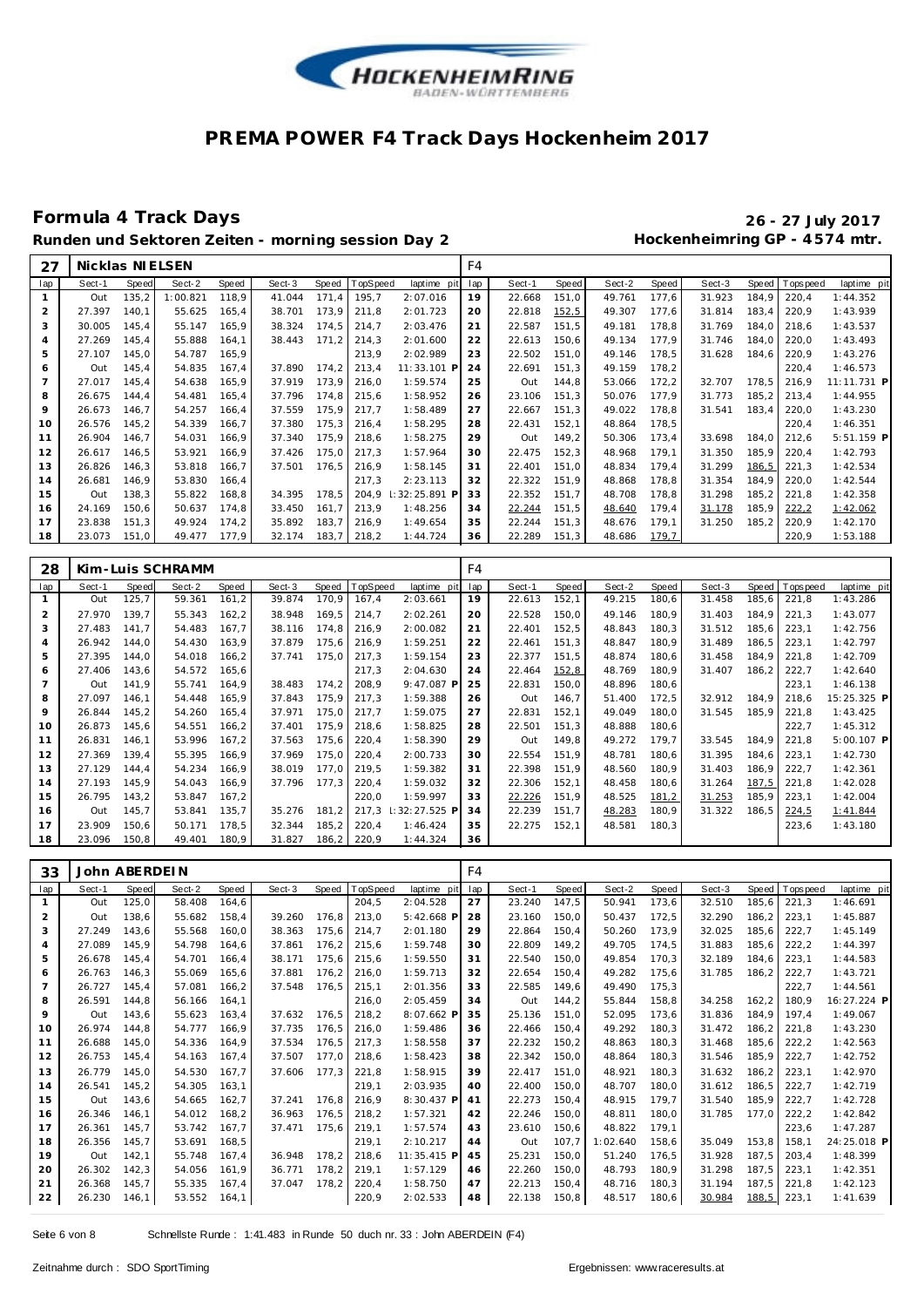

# **Formula 4 Track Days 26 - 27 July 2017**

### Runden und Sektoren Zeiten - morning session Day 2 **Hockenheimring GP** - 4574 mtr.

| 23 |  |                                                |  |  | Out 138,1 59.011 157,2 35.679 177,9 201,5 50:47.417 P 49 22.031 152.1 48.476 180,9 31.033 187,2 227.4 1:41.540 |    |  |        |                                   |       |          |
|----|--|------------------------------------------------|--|--|----------------------------------------------------------------------------------------------------------------|----|--|--------|-----------------------------------|-------|----------|
| 24 |  |                                                |  |  | 25.556 146.3 53.415 167.4 34.036 182.7 220.9 1:53.007 50 22.064 151.3                                          |    |  | 48.407 | 181,2 31.012 188,2 223,1 1:41.483 |       |          |
| 25 |  |                                                |  |  | 25.874 120,3 53.167 168,0 33.344 183,7 208,9 1:52.385 51 22.008 151,3 1:10.988 136,4                           |    |  |        |                                   | 225.5 | 2:15.965 |
| 26 |  | 28.692 149,2 1:00.872 168,8 32.975 183,1 142,9 |  |  | 2:02.539                                                                                                       | 52 |  |        |                                   |       |          |

| 41  | Artem PETROV |              |        |       |        |       |          |             | F4  |        |              |        |       |        |       |             |             |
|-----|--------------|--------------|--------|-------|--------|-------|----------|-------------|-----|--------|--------------|--------|-------|--------|-------|-------------|-------------|
| lap | Sect-1       | <b>Speed</b> | Sect-2 | Speed | Sect-3 | Speed | TopSpeed | laptime pit | lap | Sect-1 | <b>Speed</b> | Sect-2 | Speed | Sect-3 | Speed | T ops pee d | laptime pit |
|     | Out          | 134,3        | 57.407 | 162,2 | 40.054 | 173,1 | 212,2    | 8:56.897    | 24  | 23.324 | 146,9        | 52.006 | 147.3 | 34.149 | 186,2 | 222,7       | 1:49.479    |
| 2   | 27.581       | 125.1        | 56.379 | 165.1 | 38.713 | 174.5 | 213,0    | 2:02.673    | 25  | 23.131 | 150,4        | 49.578 | 177.3 | 32.081 | 183.4 | 223,1       | 1:44.790    |
| 3   | 28.459       | 128.9        | 56.151 | 163.4 | 38.430 | 176.2 | 216,0    | 2:03.040    | 26  | 22.820 | 150.8        | 49.112 | 176.2 | 31.777 | 186.2 | 223,6       | 1:43.709    |
| 4   | 27.412       | 139.5        | 55.078 | 165.1 | 37.838 | 176.2 | 216,9    | 2:00.328    | 27  | 22.890 | 149.4        | 49.248 | 178.8 | 31.715 | 185.9 | 223.1       | 1:43.853    |
| 5   | 27.106       | 144.8        | 54.983 | 166,4 | 38.112 | 176.5 | 217,7    | 2:00.201    | 28  | 22.581 | 150.0        | 48.926 | 180,6 | 31.791 | 186,2 | 223,1       | 1:43.298    |
| 6   | 28.980       | 143.0        | 54.856 | 166.7 |        |       | 218,6    | 2:03.955    | 29  | 22.658 | 150.8        | 48.987 | 180.0 |        |       | 223,1       | 1:47.680    |
|     | Out          | 144.4        | 54.946 | 165.6 | 37.781 | 175.9 | 216,9    | 9:12.692 F  | 30  | Out    | 146.3        | 51.309 | 176,2 | 32.473 | 164.9 | 214,3       | 13:21.211 P |
| 8   | 27.074       | 146.1        | 54.781 | 166.4 | 37.683 | 176,5 | 218,6    | 1:59.538    | 31  | 24.554 | 150.6        | 49.138 | 180,3 | 32.048 | 185,2 | 224,5       | 1:45.740    |
| 9   | 27.697       | 143.8        | 54.484 | 167.2 | 37.609 | 176.8 | 218,6    | 1:59.790    | 32  | 22.679 | 150.0        | 48.718 | 181,2 | 31.590 | 188,2 | 227,4       | 1:42.987    |
| 10  | 27.192       | 143.4        | 55.787 | 167.4 | 37.613 | 176.8 | 218.6    | 2:00.592    | 33  | 22.408 | 150.8        | 49.669 | 180.3 | 31.860 | 186,9 | 228,8       | 1:43.937    |
| 11  | 28.379       | 133.2        | 57.413 | 166.9 |        |       | 211.8    | 2:04.611    | 34  | 22.374 | 149.6        | 48.853 | 180.3 | 31.595 | 185.9 | 226,4       | 1:42.822    |
| 12  | Out          | 143,8        | 54.683 | 165.6 | 37.204 | 174.8 | 219,1    | 24:44.369 F | 35  | 22.374 | 149,6        | 48.871 | 179,7 | 31.526 | 187.5 | 223,6       | 1:42.771    |
| 13  | 26.995       | 140.8        | 53.800 | 166,2 | 37.590 | 174,5 | 219,5    | 1:58.385    | 36  | 22.235 | 150,0        | 48.666 | 180,6 | 31.627 | 185,2 | 225,0       | 1:42.528    |
| 14  | 26.495       | 144.4        | 53.566 | 166.4 | 37.041 | 176.5 | 220,9    | 1:57.102    | 37  | 22.363 | 150,2        | 48.827 | 180.0 |        |       | 224.5       | 1:43.426    |
| 15  | 26.574       | 144.4        | 53.584 | 167.2 | 36.571 | 175.3 | 221,8    | 1:56.729    | 38  | Out    | 142,9        | 51.609 | 175.6 | 33.337 | 183.7 | 216.0       | 13:01.276 P |
| 16  | 26.518       | 144,6        | 53.903 | 166,2 |        |       | 221,3    | 1:57.386    | 39  | 22.950 | 149,6        | 49.122 | 180,0 | 31.920 | 187,2 | 224,1       | 1:43.992    |
| 17  | Out          | 143,8        | 53.438 | 163,1 | 36.324 | 175,3 | 218,6    | 6:01.025 P  | 40  | 22.408 | 151,9        | 48.693 | 179,4 | 31.624 | 185,9 | 229,3       | 1:42.725    |
| 18  | 25.965       | 142.9        | 52.756 | 168.0 | 35.556 | 174.8 | 221,8    | 1:54.277    | 41  | 22.384 | 150.2        | 49.026 | 180.6 | 31.543 | 186.9 | 222,7       | 1:42.953    |
| 19  | 25.998       | 141.0        | 52.733 | 167.7 | 35.367 | 176.5 | 220,9    | 1:54.098    | 42  | 22.306 | 150.8        | 48.489 | 181,2 | 31.635 | 187,2 | 226.9       | 1:42.430    |
| 20  | 25.869       | 143.6        | 52.581 | 166.7 |        |       | 221,8    | 1:54.181    | 43  | 22.219 | 148,6        | 48.824 | 181,2 | 31.487 | 186,9 | 225,9       | 1:42.530    |
| 21  | Out          | 140.4        | 53.510 | 166,4 | 34.336 | 182,7 | 214,3    | 42:54.867 P | 44  | 22.192 | 150,0        | 48.381 | 179,1 | 31.417 | 187,5 | 226,4       | 1:41.990    |
| 22  | 24.116       | 147.5        | 52.714 | 165.4 | 32.823 | 184,0 | 221,3    | 1:49.653    | 45  | 22.172 | 149.4        | 48.674 | 179.7 | 31.394 | 187.5 | 223,6       | 1:42.240    |
| 23  | 23.167       | 151.3        | 50.022 | 174,5 | 32.402 | 183.7 | 222.7    | 1:45.591    | 46  | 22.198 | 150.4        | 48.655 | 180.9 |        |       | 226.4       | 1:44.373    |

| 42             |        |       | Leo HOOGENBOOM |       |        |       |          |              | F <sub>4</sub> |        |       |        |       |        |       |                   |              |
|----------------|--------|-------|----------------|-------|--------|-------|----------|--------------|----------------|--------|-------|--------|-------|--------|-------|-------------------|--------------|
| lap            | Sect-1 | Speed | Sect-2         | Speed | Sect-3 | Speed | TopSpeed | laptime pit  | lap            | Sect-1 | Speed | Sect-2 | Speed | Sect-3 | Speed | <b>T</b> ops peed | laptime pit  |
| $\mathbf{1}$   | Out    | 111.3 | 1:04.145       | 143.0 | 41.898 | 162,7 | 176.5    | 2:12.704     | 24             | 23.774 | 149.0 | 50.766 | 172,5 | 32.577 | 184.9 | 221.3             | 1:47.117     |
| 2              | 28.822 | 118.3 | 1:05.372       | 163.9 | 41.601 | 173,6 | 176,2    | 2:15.795     | 25             | 23.499 | 142,3 | 50.567 | 173,6 | 34.539 | 182,7 | 221,3             | 1:48.605     |
| 3              | 27.818 | 142.7 | 55.605         | 164.4 | 39.386 | 174.2 | 216.0    | 2:02.809     | 26             | 23.387 | 145.9 | 50.414 | 173.6 | 32.329 | 184.0 | 220.4             | 1:46.130     |
| $\overline{4}$ | 27.604 | 143.4 | 55.101         | 165.1 |        |       | 215.6    | 2:03.801     | 27             | 23.231 | 149.2 | 51.099 | 173.9 | 32.379 | 183.4 | 222.2             | 1:46.709     |
| 5              | Out    | 140.6 | 55.201         | 166,2 | 38.545 | 173.9 | 215,1    | 9:02.141 P   | 28             | 23.034 | 147.3 | 50.061 | 173,4 | 32.209 | 182,7 | 220,0             | 1:45.304     |
| 6              | 27.362 | 144.2 | 54.561         | 166.4 | 38.734 | 173.1 | 217,3    | 2:00.657     | 29             | 23.024 | 148.4 | 49.980 | 174,2 | 32.271 | 183.7 | 220,0             | 1:45.275     |
| $\overline{7}$ | 27.054 | 144.0 | 54.411         | 165,1 | 38.531 | 173,4 | 217,3    | 1:59.996     | 30             | 22.871 | 147.9 | 49.994 | 175,0 | 32.305 | 182,7 | 219.5             | 1:45.170     |
| 8              | 28.832 | 139.4 | 54.708         | 165.9 | 38.473 | 175.9 | 218,6    | 2:02.013     | 31             | 22.938 | 146,5 | 50.254 | 173.9 |        |       | 220,0             | 1:46.984     |
| 9              | 27.194 | 143.4 | 56.365         | 146.7 |        |       | 220,0    | 2:06.305     | 32             | Out    | 146,1 | 58.479 | 173,6 | 32.606 | 182.7 | 218.6             | $5:44.331$ P |
| 10             | Out    | 144.0 | 54.285         | 165.4 | 38.688 | 176.5 | 218,2    | 7:43.055 F   | 33             | 23.102 | 147.3 | 50.258 | 173,4 | 32.252 | 182,4 | 217.7             | 1:45.612     |
| 11             | 27.063 | 141.9 | 54.369         | 166.9 | 38.127 | 176,8 | 218,2    | 1:59.559     | 34             | 23.321 | 142,3 | 50.508 | 176,2 | 32.372 | 180.3 | 215.6             | 1:46.201     |
| 12             | 26.929 | 144.2 | 54.017         | 168.0 | 37.828 | 178.2 | 219,1    | 1:58.774     | 35             | 22.993 | 144.4 | 50.027 | 177,3 | 32.269 | 181.2 | 217.3             | 1:45.289     |
| 13             | 26.922 | 143,8 | 53.748         | 168,8 | 37.704 | 177.9 | 220,4    | 1:58.374     | 36             | 22.780 | 142,9 | 50.411 | 176,2 | 32.289 | 179.7 | 215,6             | 1:45.480     |
| 14             | 26.809 | 143.8 | 53.959         | 168.2 | 37.583 | 177.3 | 220.9    | 1:58.351     | 37             | 23.001 | 145.7 | 50.094 | 177.0 | 32.439 | 180.0 | 216.9             | 1:45.534     |
| 15             | 26.761 | 145,9 | 53.988         | 168,0 | 37.755 | 178,2 | 220,9    | 1:58.504     | 38             | 22.858 | 144,6 | 50.541 | 175,3 | 32.760 | 174.5 | 215,6             | 1:46.159     |
| 16             | 26.611 | 145.6 | 53.703         | 168,5 | 37.476 | 178,2 | 220,4    | 1:57.790     | 39             | 23.183 | 142.1 | 50.605 | 173,9 | 32.356 | 179.4 | 215.1             | 1:46.144     |
| 17             | 26.565 | 145,2 | 55.911         | 169.0 | 37.850 | 177.6 | 221,3    | 2:00.326     | 40             | 22.929 | 145,0 | 50.539 | 174,5 | 32.370 | 179.4 | 215,6             | 1:45.838     |
| 18             | 27.122 | 145.7 | 53.706         | 168,2 | 37.613 | 178,5 | 219,1    | 1:58.441     | 41             | 23.124 | 144.4 | 51.023 | 175,0 |        |       | 218.6             | 1:48.309     |
| 19             | 26.778 | 144.8 | 53.659         | 168.8 | 37.378 | 178,5 | 221,3    | 1:57.815     | 42             | Out    | 137.2 | 52.632 | 167,4 | 32.992 | 184.0 | 200.4             | 37:04.363 P  |
| 20             | 26.539 | 143.6 | 53.870         | 165.1 | 37.510 | 176.8 | 221,8    | 1:57.919     | 43             | 22.943 | 149.0 | 49.203 | 180,6 | 31.750 | 186,2 | 222,7             | 1:43.896     |
| 21             | 26.884 | 144.6 | 53.546         | 168,2 |        |       | 221,8    | 2:02.364     | 44             | 22.560 | 148,6 | 49.034 | 180,6 | 31.702 | 184,9 | 223,1             | 1:43.296     |
| 22             | Out    | 116.1 | 59.096         | 164.4 | 37.229 | 180.0 | 190.8    | :01:40.896 P | 45             | 22.609 | 150,2 | 48.993 | 178,5 |        |       | 222,7             | 1:45.276     |
| 23             | 25.396 | 129.2 | 53.886         | 169.5 | 33.381 | 184.0 | 218,6    | 1:52.663     | 46             |        |       |        |       |        |       |                   |              |

| 44  | Juri VIPS |       |        |       | F4     |       |                |             |     |        |       |        |       |        |         |                 |             |
|-----|-----------|-------|--------|-------|--------|-------|----------------|-------------|-----|--------|-------|--------|-------|--------|---------|-----------------|-------------|
| lap | Sect-1    | Speed | Sect-2 | Speed | Sect-3 |       | Speed TopSpeed | laptime pit | lap | Sect-1 | Speed | Sect-2 | Speed | Sect-3 |         | Speed Tops peed | laptime pit |
|     | Out       | 136.4 | 56.770 | 162,7 | 39.705 | 171.7 | 204.9          | 2:04.107    | 29  | 22.803 | 150,8 | 49.965 | 174.8 | 31.832 | 185,6   | 221,8           | 1:44.600    |
|     | 27.613    | 144.6 | 55.631 | 141.4 | 38.667 |       | 173,9 213,4    | 2:01.911    | 30  | 22.992 | 151,7 | 49.676 | 176,2 |        |         | 221,8           | 1:47.202    |
|     | 26.925    | 145.7 | 54.289 | 164.6 | 37.924 |       | $175,3$ 214,3  | 1:59.138    | 31  | Out    | 147.7 | 53.141 | 173.9 | 33.260 |         | 179.4 216.9     | 10:38.724 P |
|     | 26.748    | 145.0 | 54.023 | 166.7 | 37.710 |       | 175,6 214,7    | 1:58.481    | 32  | 23.765 | 151,0 | 50.350 | 176.8 | 32.177 | $185.2$ | 220.9           | 1:46.292    |
| 5   | 26.563    | 145.4 | 54.207 | 165.9 | 37.679 |       | 177.0 214.7    | 1:58.449    | 33  | 22.974 | 151,7 | 50.316 | 176.2 | 32.078 |         | 184,6 221,8     | 1:45.368    |
| 6   | 26.791    | 146.7 | 54.816 | 161.9 | 38.156 |       | 175,0 216,0    | 1:59.763    | 34  | 22.595 | 150,8 | 49.115 | 177.0 | 31.880 |         | 184,6 221,8     | 1:43.590    |
|     | 26.874    | 145.4 | 54.798 | 165,1 |        |       | 219,5          | 2:01.336    | 35  | 24.441 | 147,7 | 58.575 | 179.1 | 35.785 | 180,9   | 200,7           | 1:58.801    |